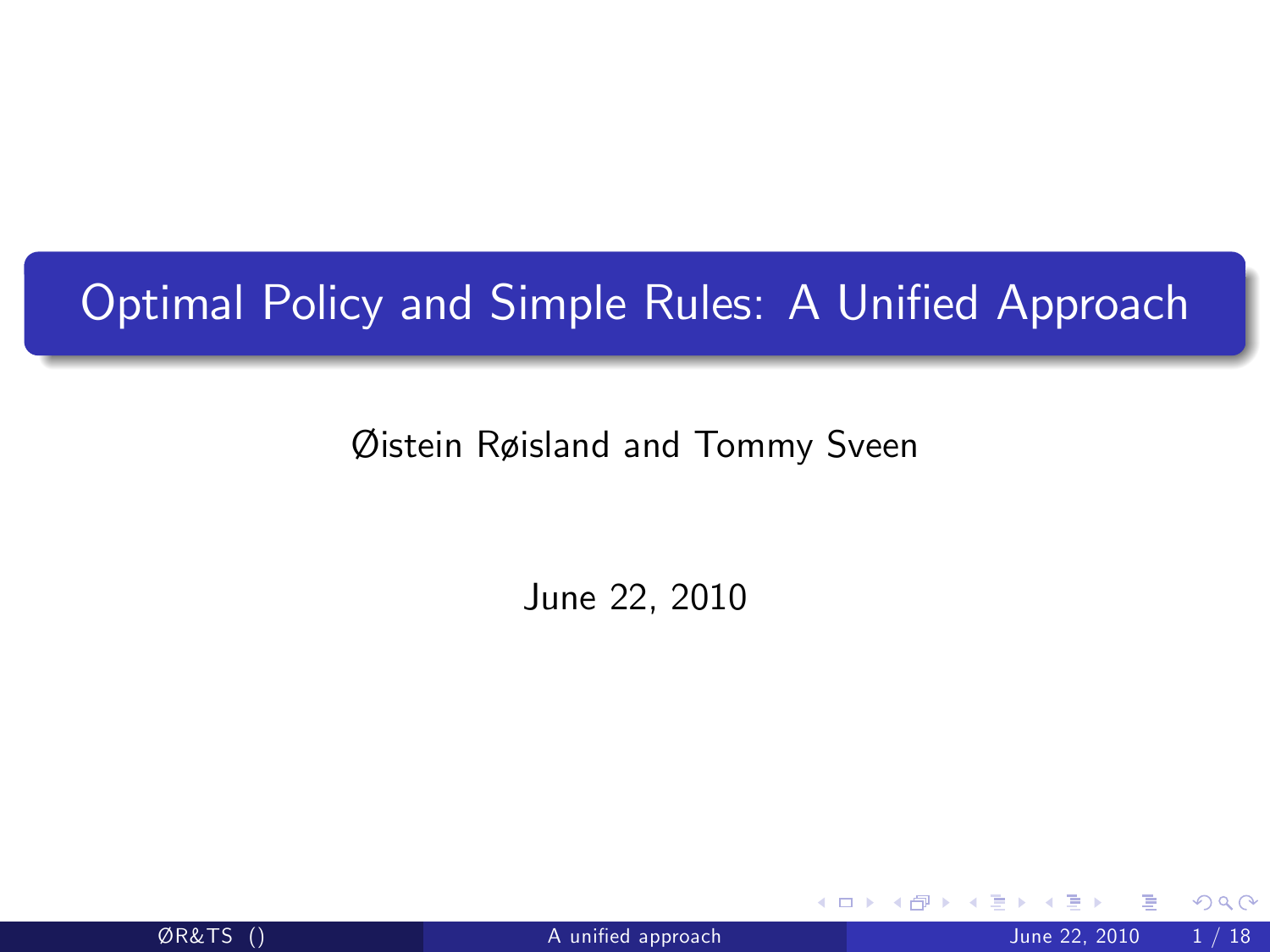- **•** Two approaches:
	- Optimal policy (given a loss function)
	- Simple instrument rules

**∢ ロ ▶ ィ 何** 

 $\rightarrow$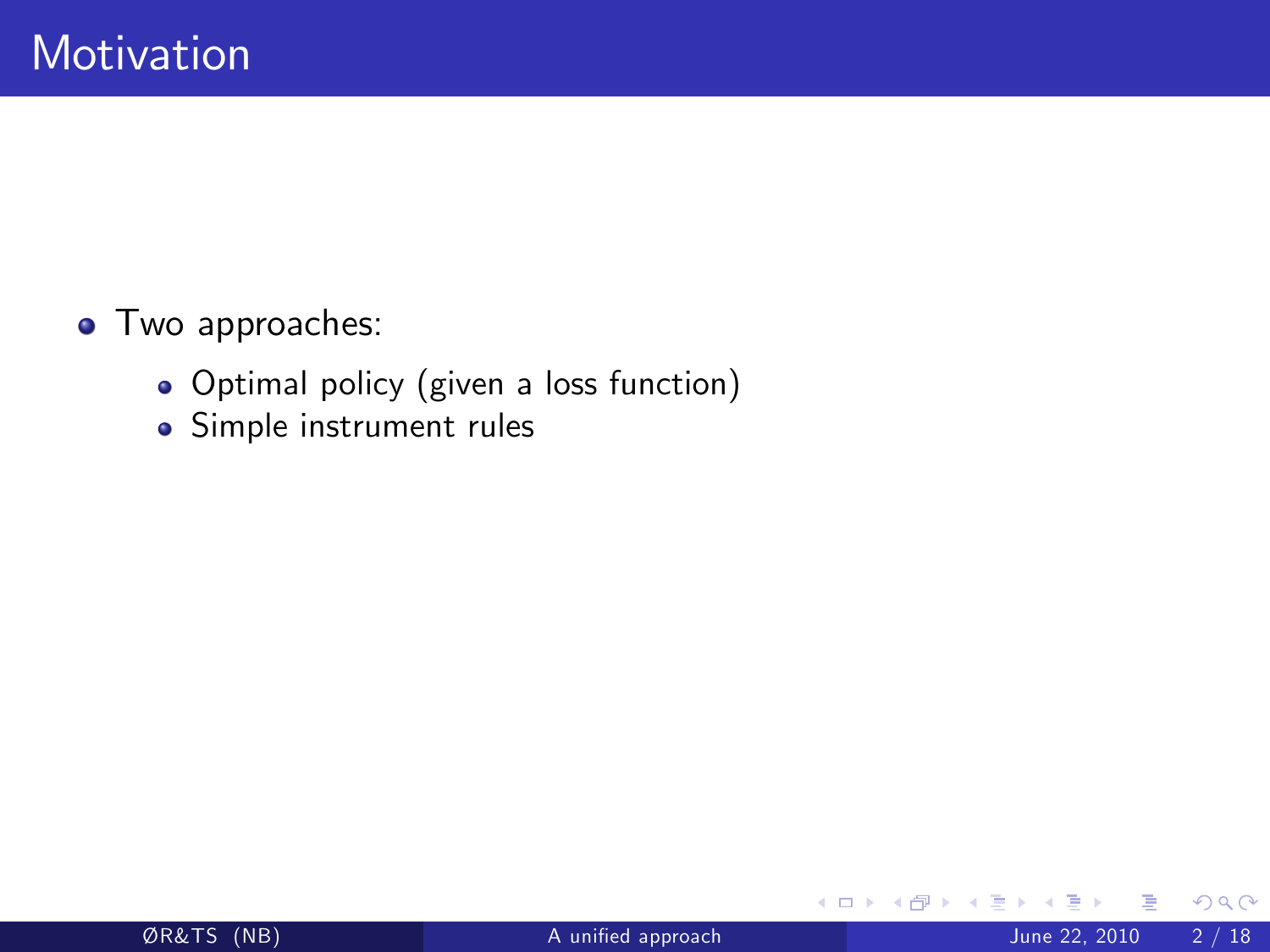- **•** Two approaches:
	- Optimal policy (given a loss function)
	- Simple instrument rules
- Synthesis:
	- **•** Realistic
	- **•** Sensible
	- **•** Flexible

4 0 8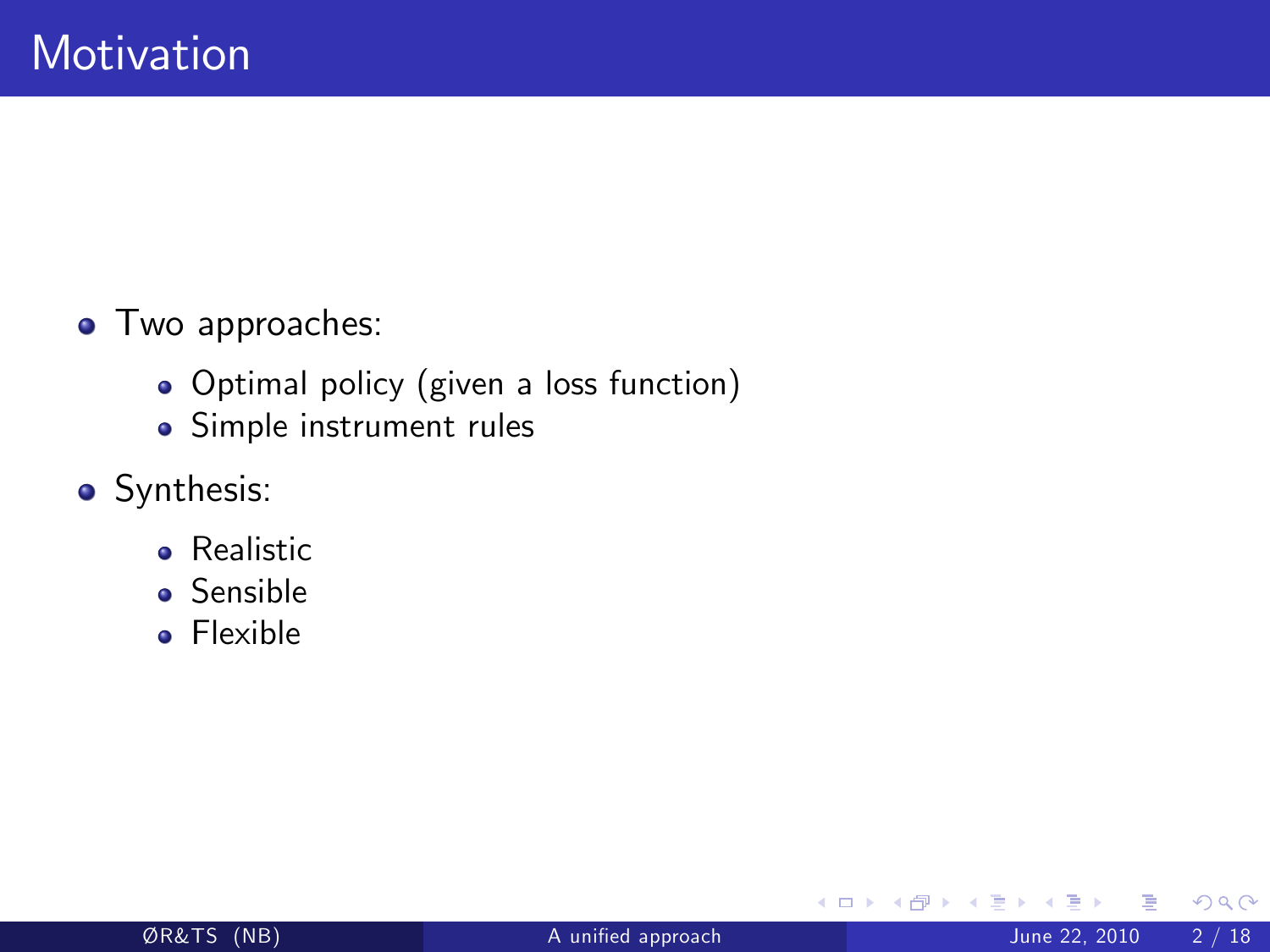

Terminology

Model:

$$
\left[\begin{array}{c} X_{t+1} \\ H_{X_{t+1|t}} \end{array}\right] = A \left[\begin{array}{c} X_t \\ x_t \end{array}\right] + Bi_t + \left[\begin{array}{c} C \\ 0 \end{array}\right] \varepsilon_{t+1}, \tag{1}
$$

 $299$ 

 $\mathcal{A}$ 

重 J.

**K ロト K 倒 ト K 差 K**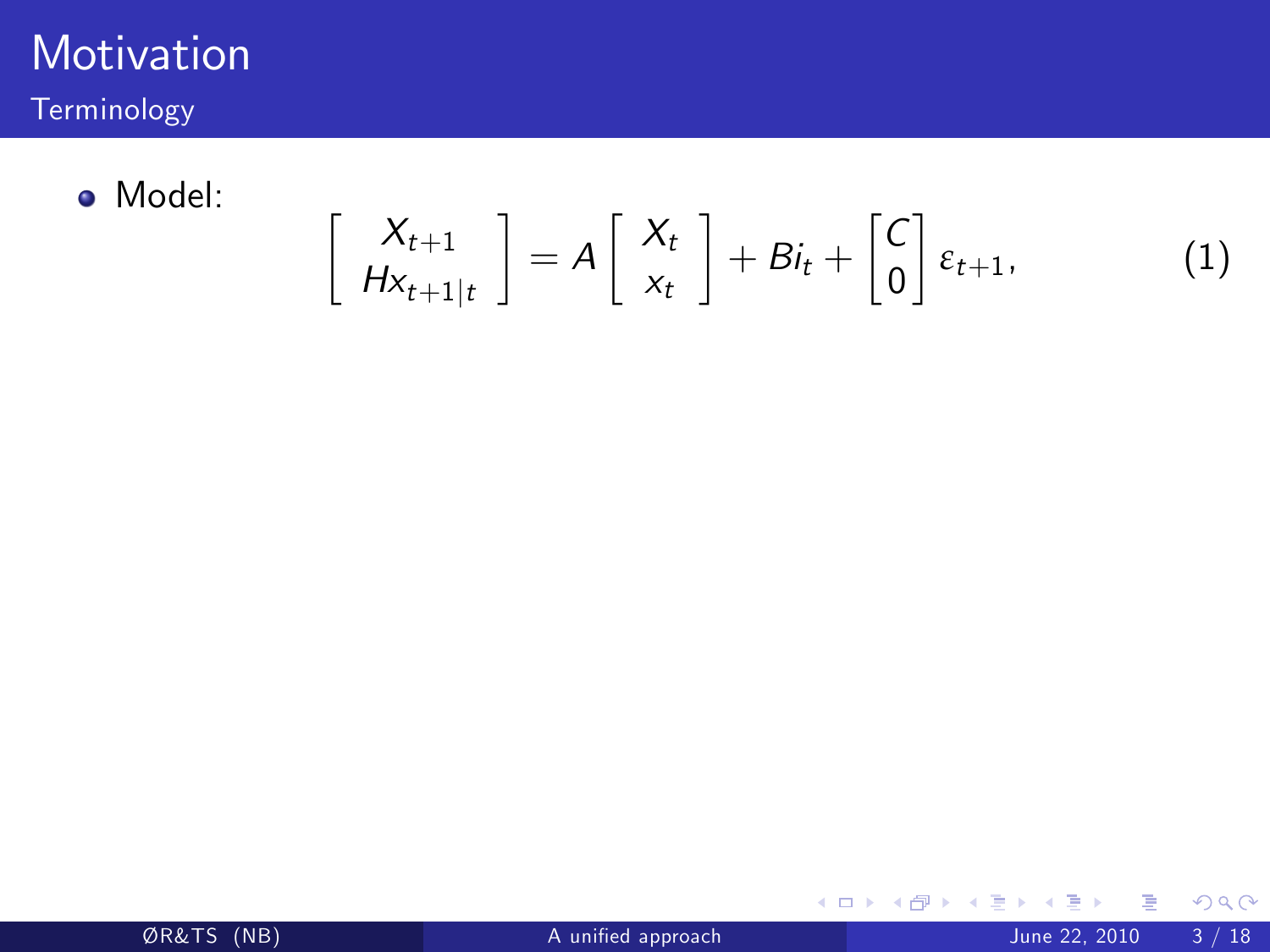

Model:

$$
\left[\begin{array}{c} X_{t+1} \\ HX_{t+1|t} \end{array}\right] = A\left[\begin{array}{c} X_t \\ x_t \end{array}\right] + Bi_t + \left[\begin{array}{c} C \\ 0 \end{array}\right] \varepsilon_{t+1}, \tag{1}
$$

Optimal policy (targeting rules):

$$
L_t = E_t \sum_{h=0}^{\infty} \beta^h Y_{t+h}' \Lambda Y_{t+h}.
$$
 (2)

where

$$
Y_t = D\left[\begin{array}{c} X_t \\ x_t \\ i_t \end{array}\right]
$$
 (3)

**← ロ → → ← 何 →**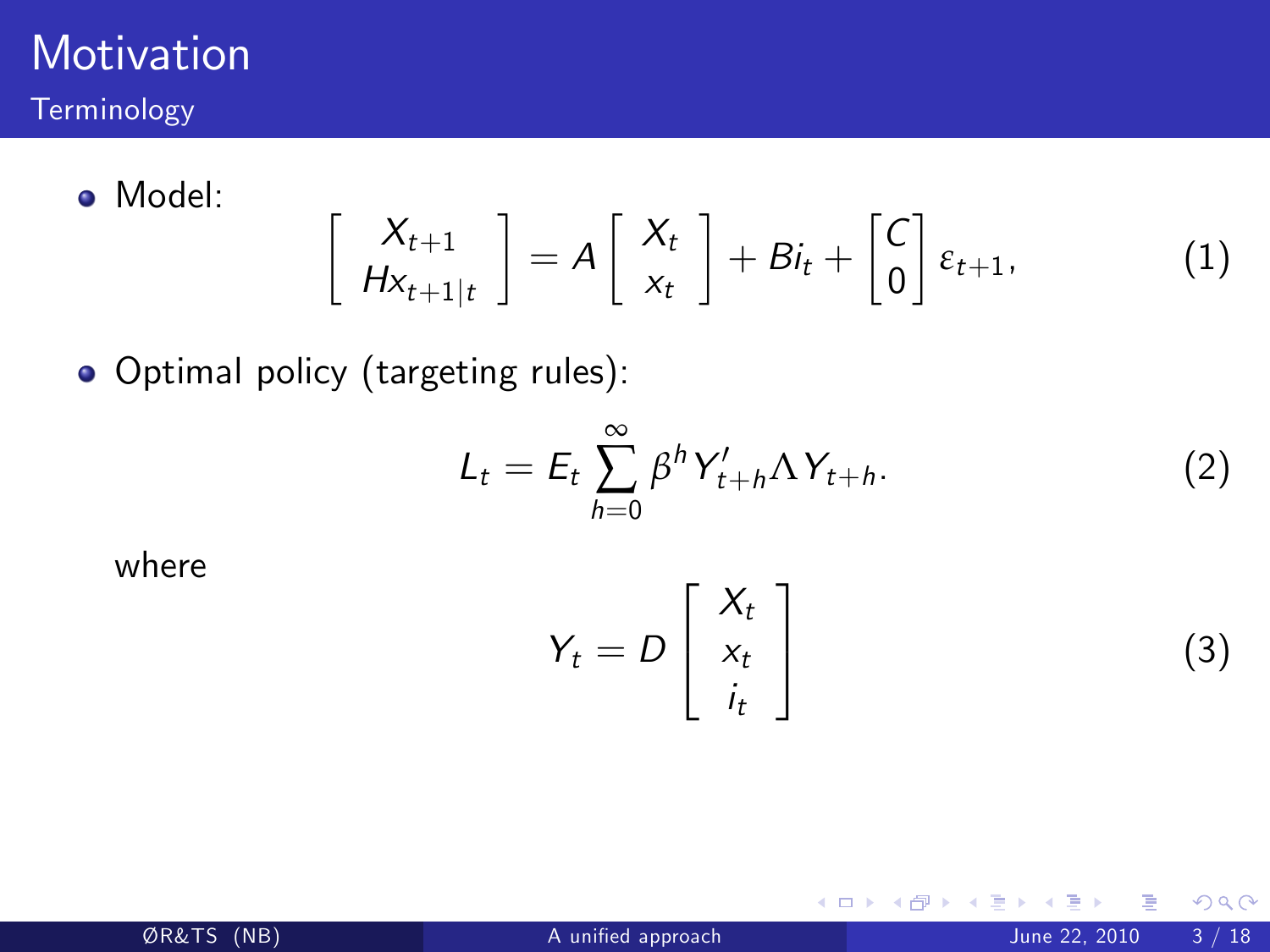

Model:

$$
\left[\begin{array}{c} X_{t+1} \\ HX_{t+1|t} \end{array}\right] = A\left[\begin{array}{c} X_t \\ x_t \end{array}\right] + Bi_t + \left[\begin{array}{c} C \\ 0 \end{array}\right] \varepsilon_{t+1}, \tag{1}
$$

• Optimal policy (targeting rules):

$$
L_t = E_t \sum_{h=0}^{\infty} \beta^h Y'_{t+h} \Lambda Y_{t+h}.
$$
 (2)

where

$$
Y_t = D\left[\begin{array}{c} X_t \\ x_t \\ i_t \end{array}\right]
$$
 (3)

**·** Instrument rule:

$$
i_t = f\left[\begin{array}{c} X_t \\ x_t \end{array}\right]
$$
 (4)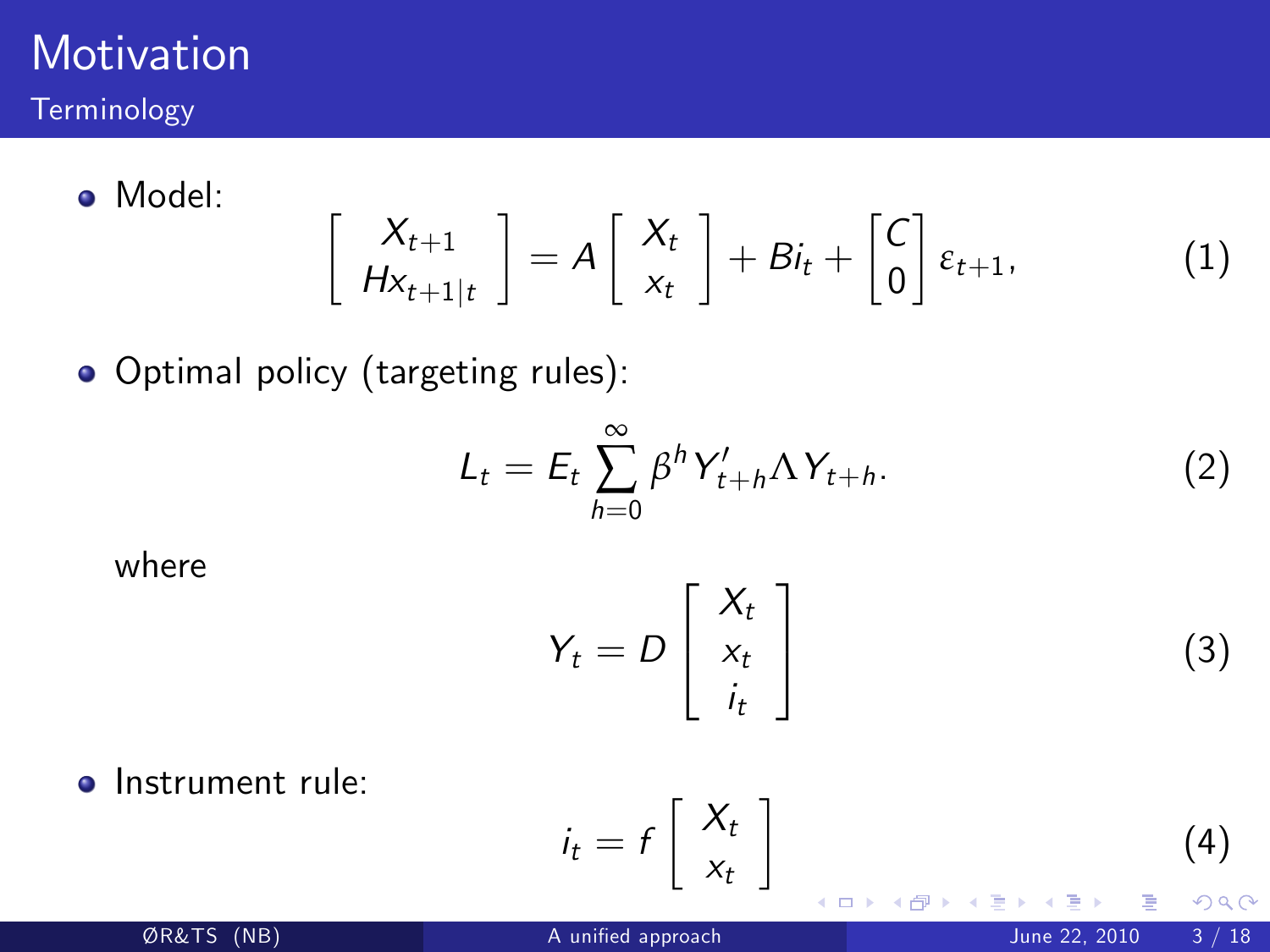

Terminology

Optimal instrument rule:

$$
i_t^* = f^* \left[ \begin{array}{c} X_t \\ x_t \end{array} \right]
$$

Þ þ.

 $\rightarrow$ ×

**K ロ ▶ K 御 ▶ K 舌** 

 $298$ 

(5)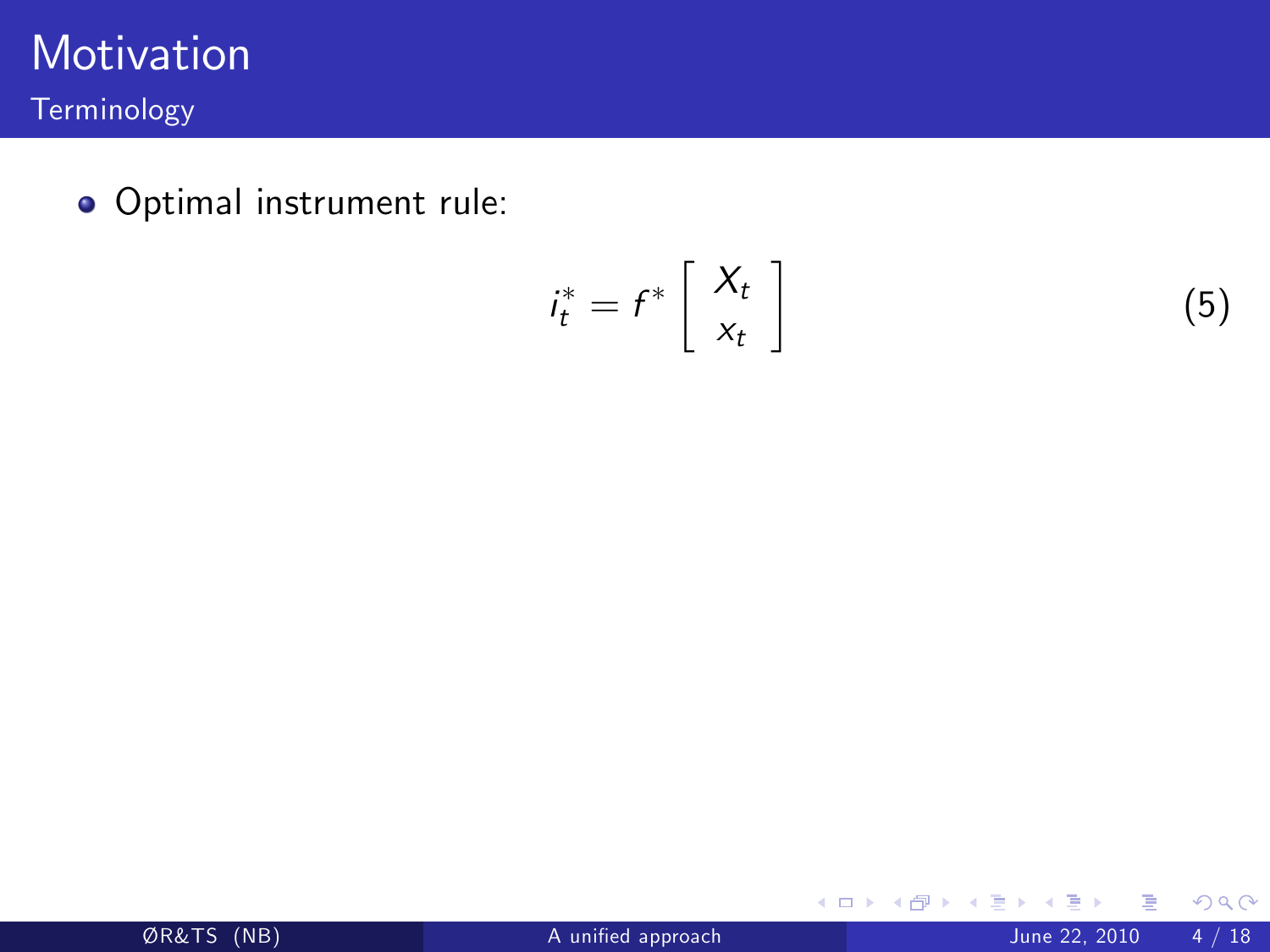

#### Optimal instrument rule:

$$
i_t^* = f^* \left[ \begin{array}{c} X_t \\ x_t \end{array} \right] \tag{5}
$$

**∢ ロ ▶ イ 伊 ▶** 

 $\sim$  4.

Simple instrument rule:

$$
i_t^s = f_s \begin{bmatrix} X_t \\ x_t \end{bmatrix}
$$
 (6)  

$$
i_t^s = a_i i_{t-1} + (1 - a_i) [a_{\pi} \pi_t + a_y y_t + a_{y-1} y_{t-1}]
$$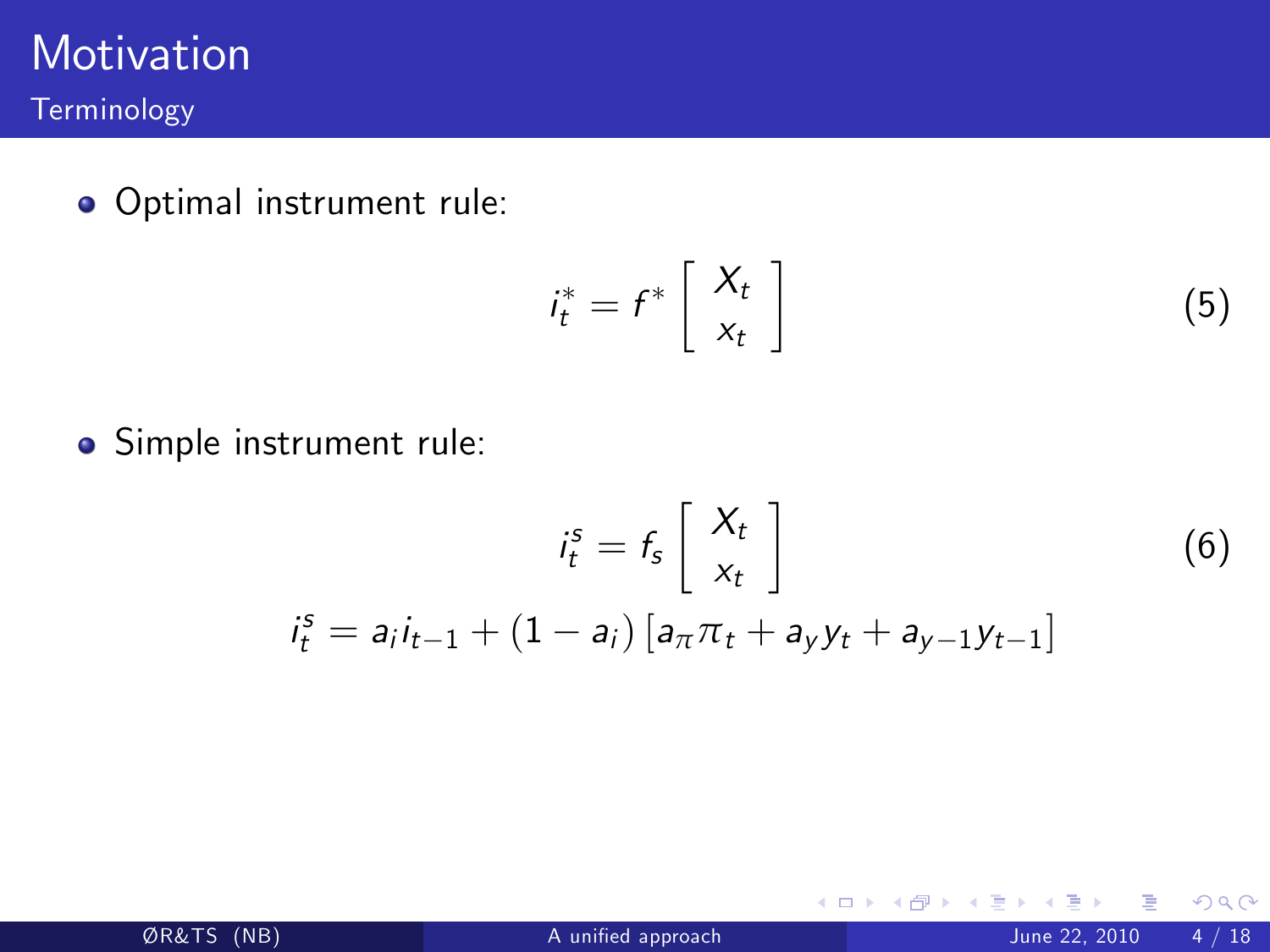

Optimal instrument rule:

$$
i_t^* = f^* \left[ \begin{array}{c} X_t \\ x_t \end{array} \right] \tag{5}
$$

Simple instrument rule:

$$
i_t^s = f_s \begin{bmatrix} X_t \\ x_t \end{bmatrix}
$$
 (6)  

$$
i_t^s = a_i i_{t-1} + (1 - a_i) [a_{\pi} \pi_t + a_y y_t + a_{y-1} y_{t-1}]
$$

Optimal simple rule:

$$
i_t^{*,s} = f_s^* \left[ \begin{array}{c} X_t \\ x_t \end{array} \right] \tag{7}
$$

4 0 8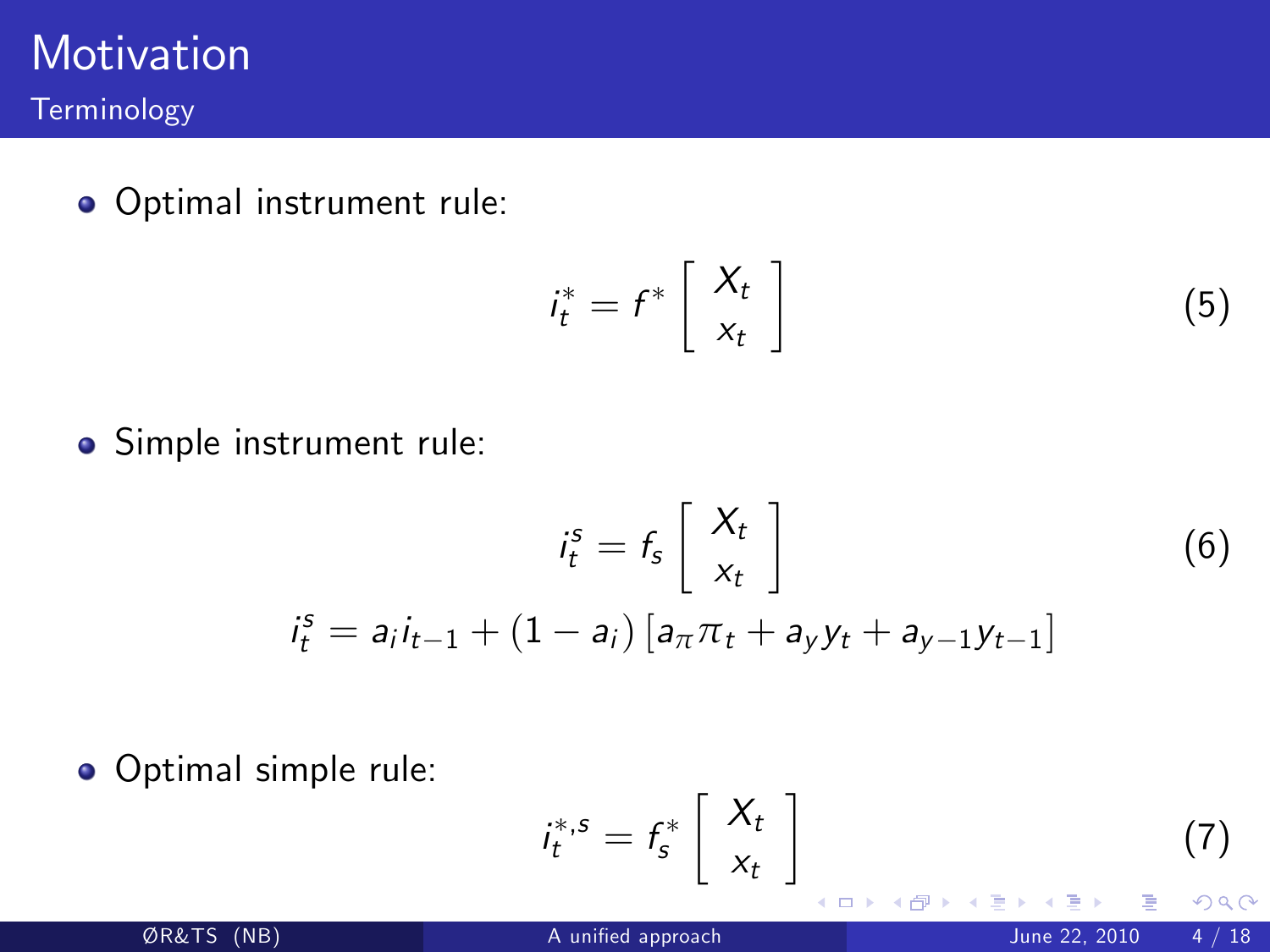- **•** Optimal policy approach
	- Minimizes loss (given a model)

4 D F ⊣⊢  $\sim$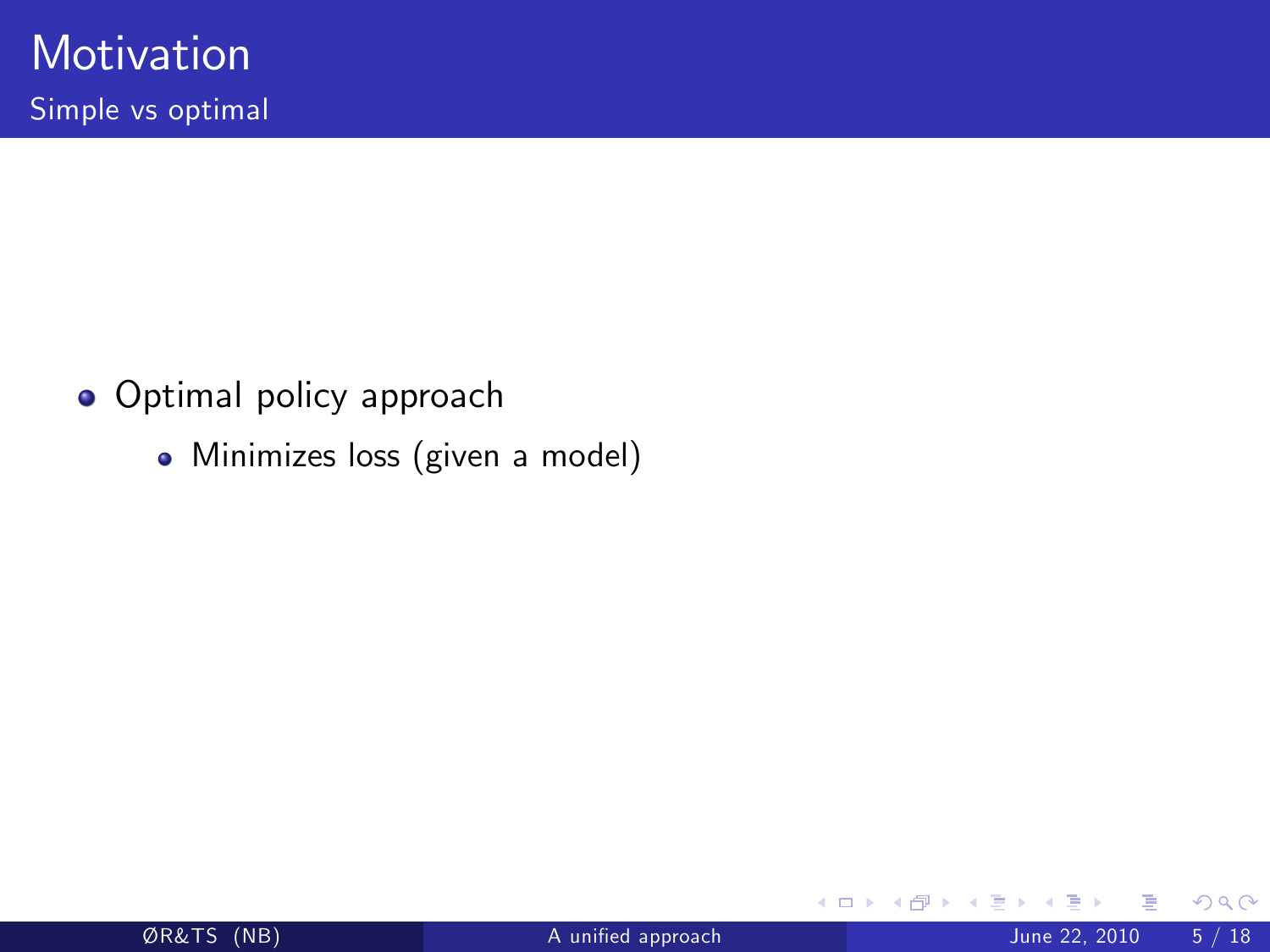- **Optimal policy approach** 
	- Minimizes loss (given a model)
- Simple rules approach
	- Robustness (across models)

4 0 8

 $QQ$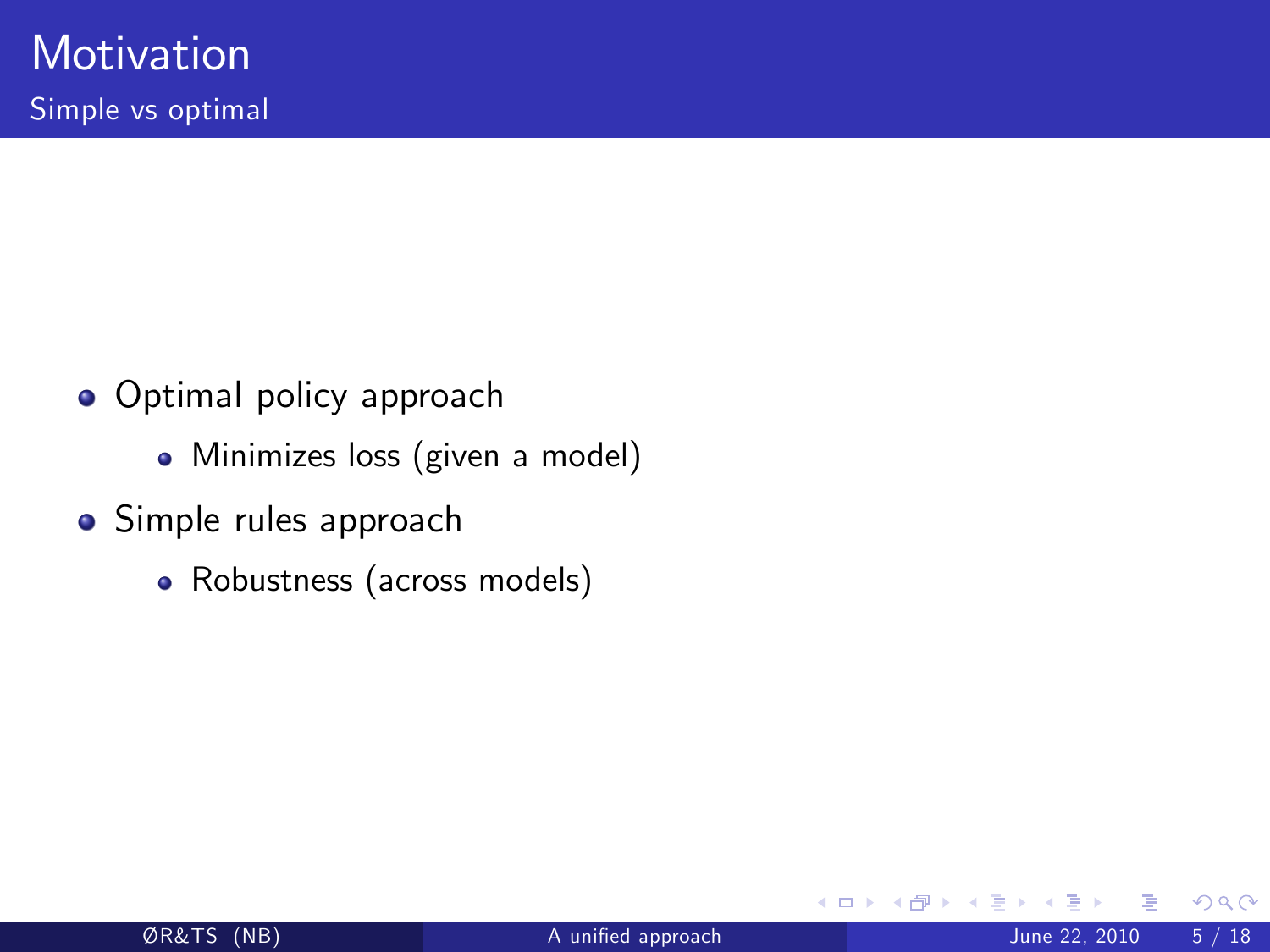Taylor and Williams (2010):

î. . . Simple monetary policy rules are designed to take account of only the most basic principle of monetary policy of leaning against the wind of inflation and output movements. Because they are not fine tuned to specific assumptions, they are more robust to mistaken assumptions."

 $\Omega$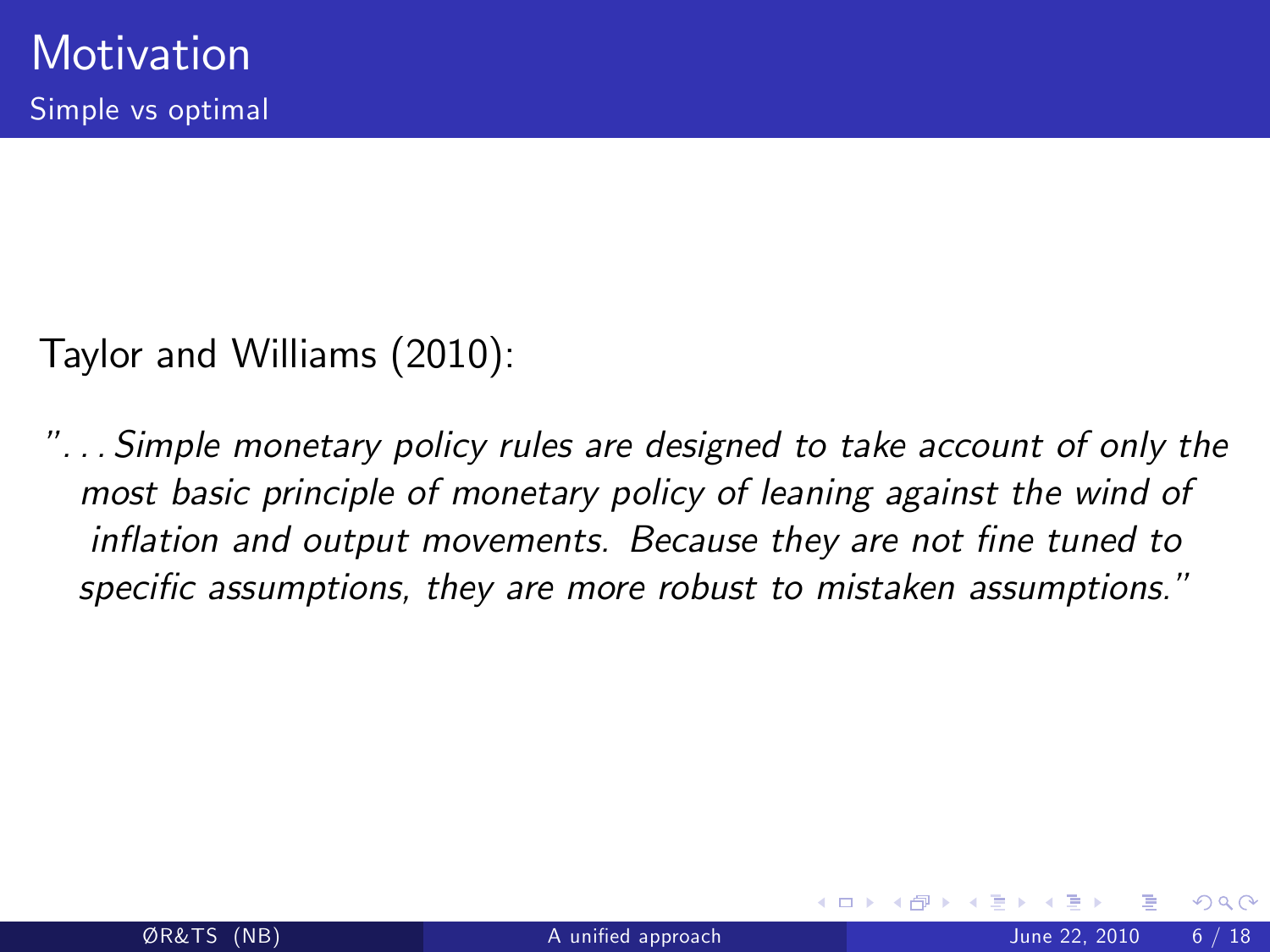- Simple rules approach
	- Not realistic
	- Svensson (2003)

 $\leftarrow$   $\Box$ 

⊣⊢  $\rightarrow$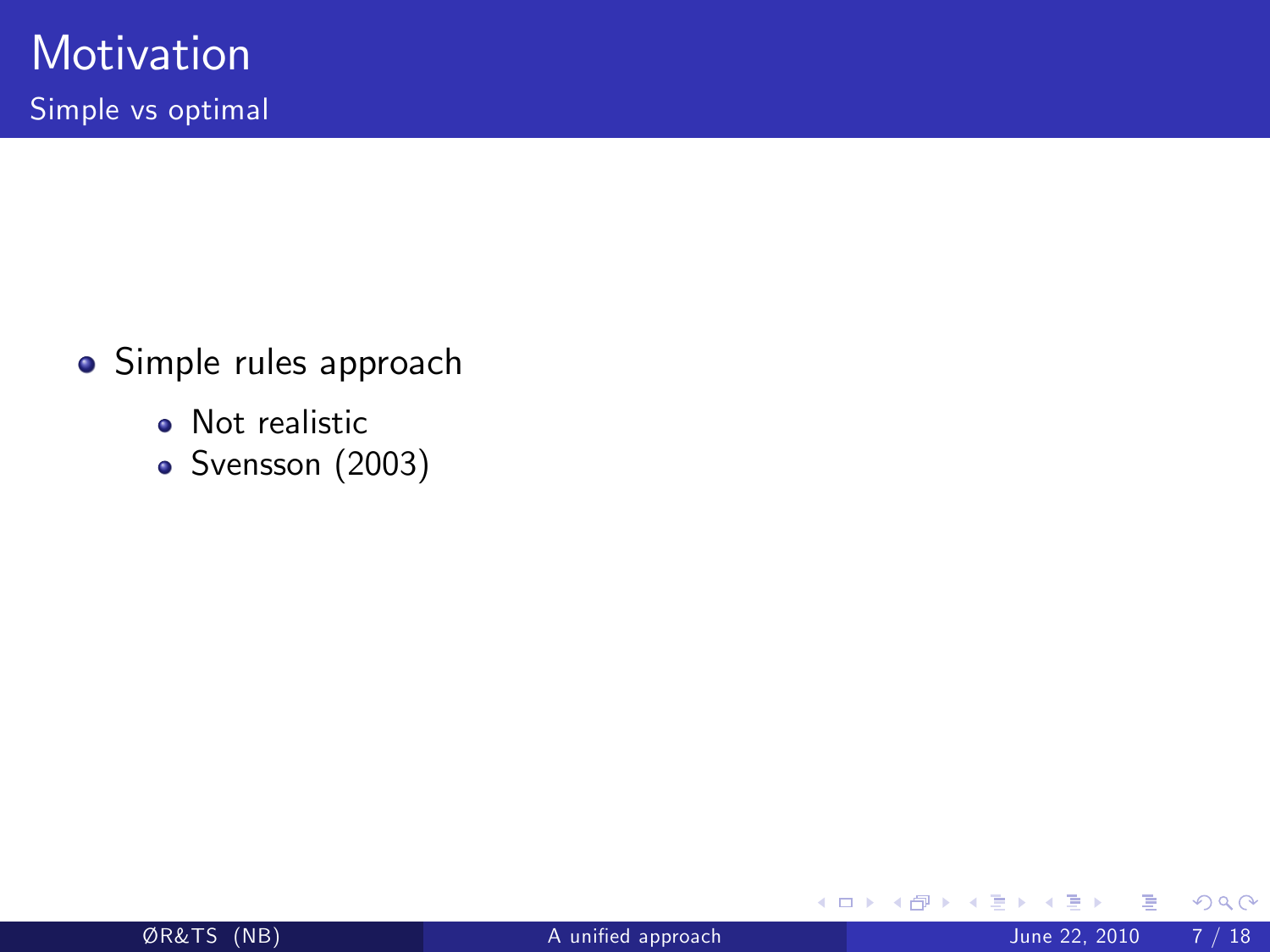- **•** Simple rules approach
	- **a** Not realistic
	- Svensson (2003)
- **•** Optimal policy approach
	- No role for simple rules
	- Asso, Kahn and Leeson (2009)

4 0 8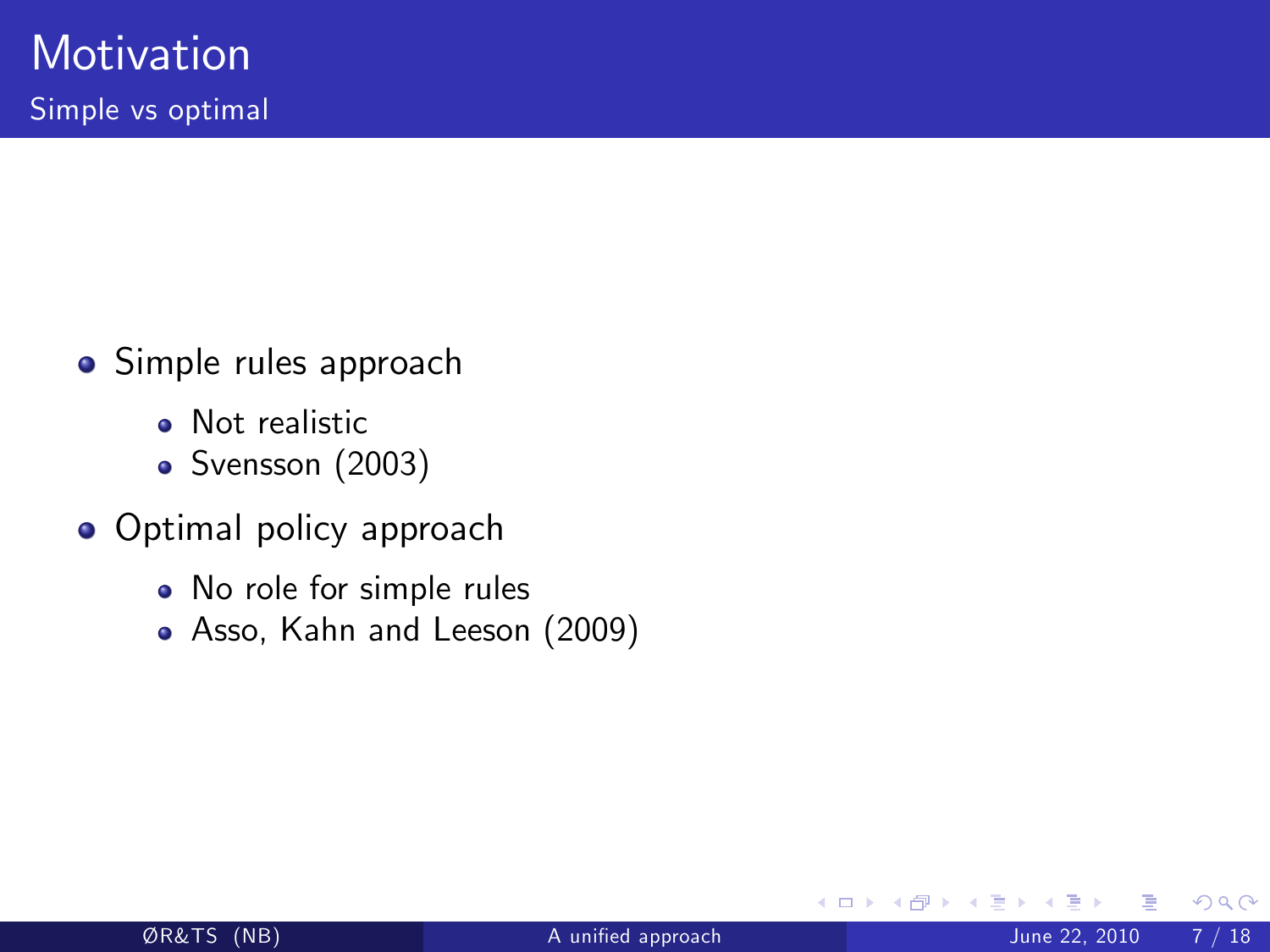# FOMC meeting in 1995 (Asso, Kahn and Leeson, 2009)

**o** Janet Yellen:

"I do not disagree with the Greenbook strategy. But the Taylor rule and other rules. . . call for a rate in the 5 percent range, which is where we already are. Therefore, I am not imagining another 150 basis points".

 $\Omega$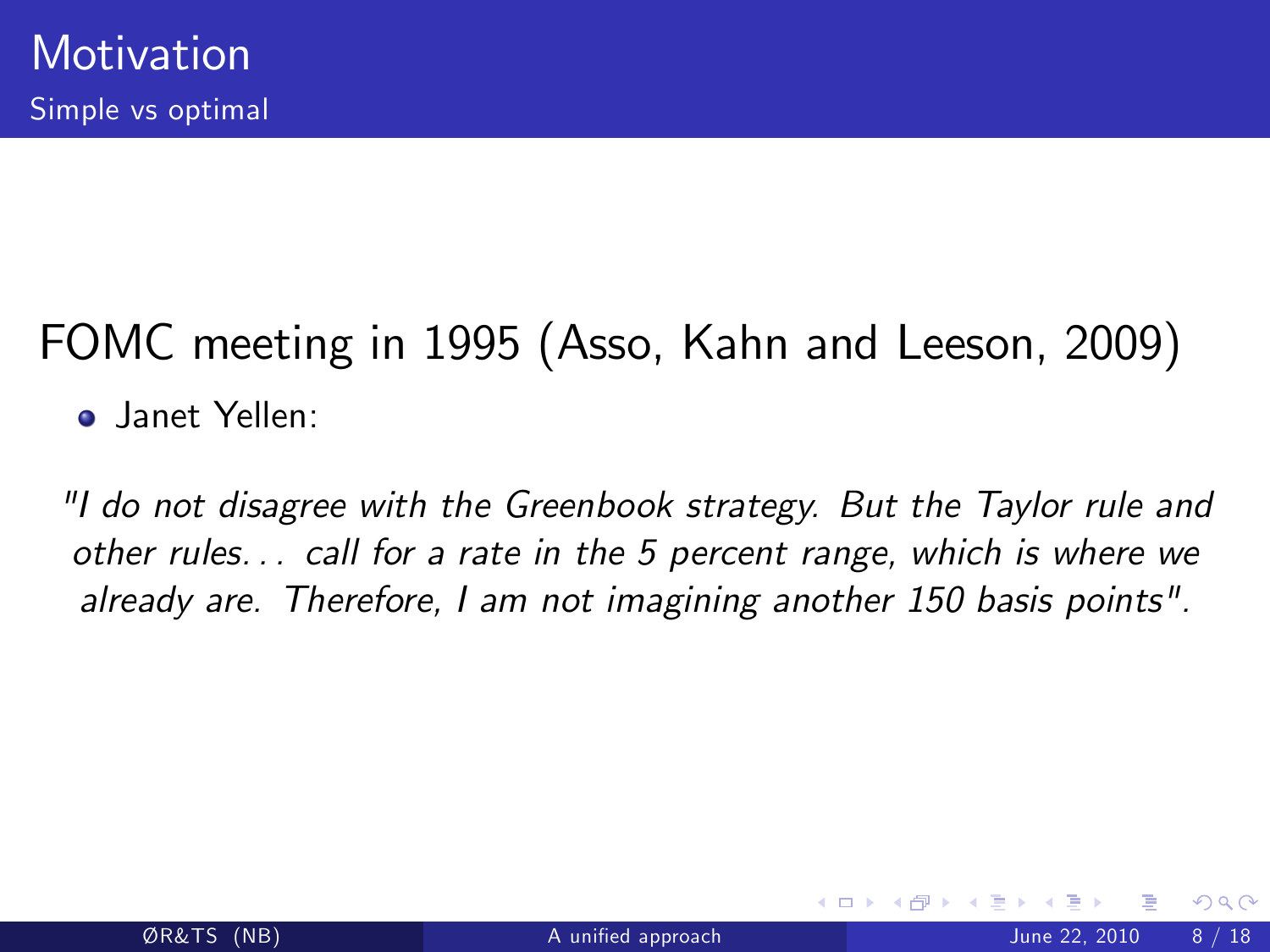• Extended loss function:

$$
\hat{L}_t = (1 - \theta)L_t + \theta(i_t - i_t^s)^2 \tag{8}
$$

**K ロ ト K 伊 ト K** 

э

where

$$
L_t = \pi_t^2 + \lambda y_t^2 + \delta (i_t - i_{t-1})^2
$$
 (9)

$$
i_t^s = a_i i_{t-1} + (1 - a_i) [a_{\pi} \pi_t + a_{y} y_t + a_{y-1} y_{t-1}] \qquad (10)
$$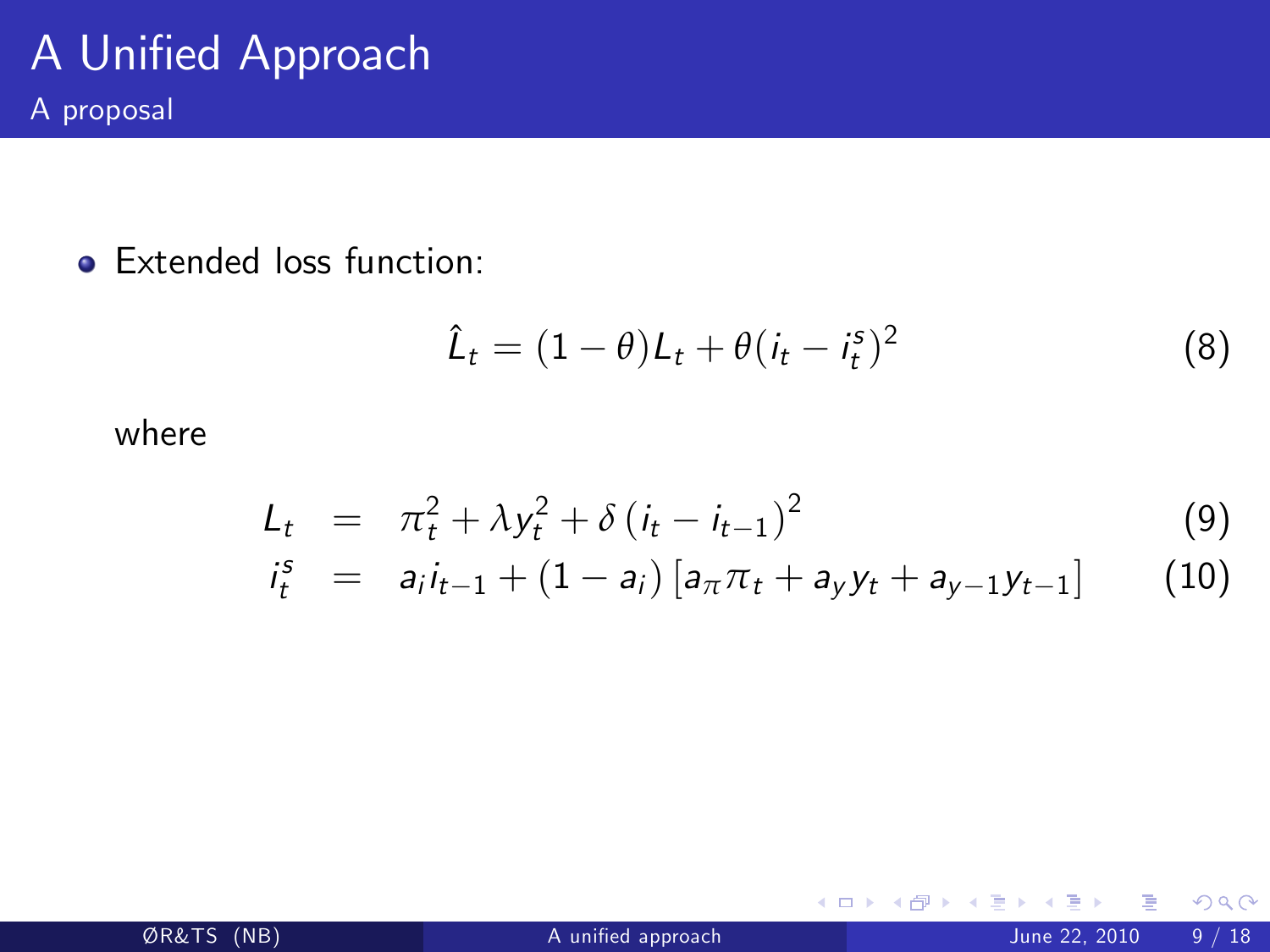**e** Extended loss function:

$$
\hat{L}_t = (1 - \theta)L_t + \theta(i_t - i_t^s)^2 \tag{8}
$$

4 0 8

where

$$
L_t = \pi_t^2 + \lambda y_t^2 + \delta (i_t - i_{t-1})^2
$$
 (9)

$$
i_t^s = a_i i_{t-1} + (1 - a_i) [a_{\pi} \pi_t + a_{y} y_t + a_{y-1} y_{t-1}] \qquad (10)
$$

• Modified loss functions:

Orphanides and Williams (2008)

 $QQ$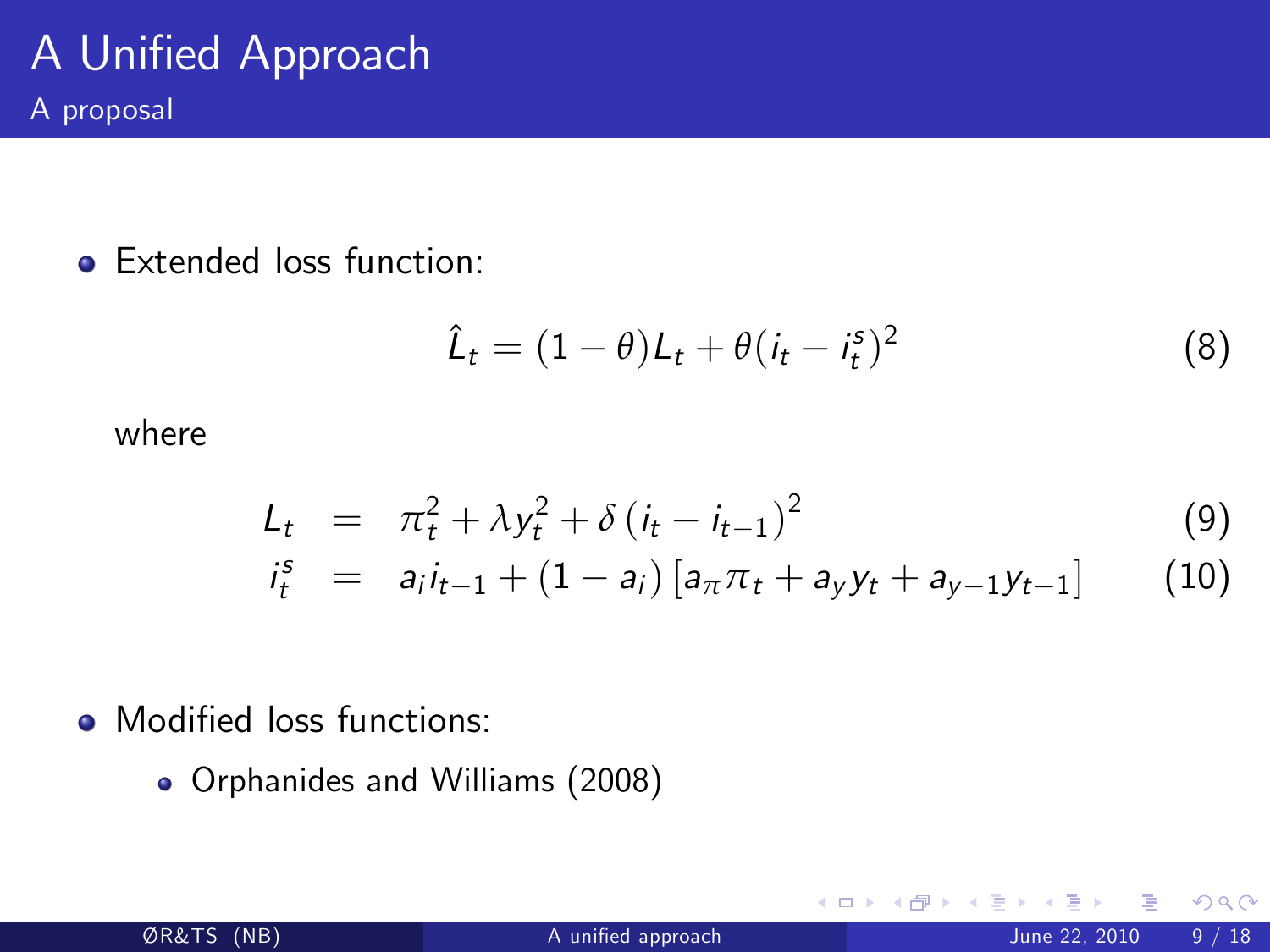What do we do?

• Three models of the US economy

**← ロ ▶ → イ 同** 

**SILLER** 

э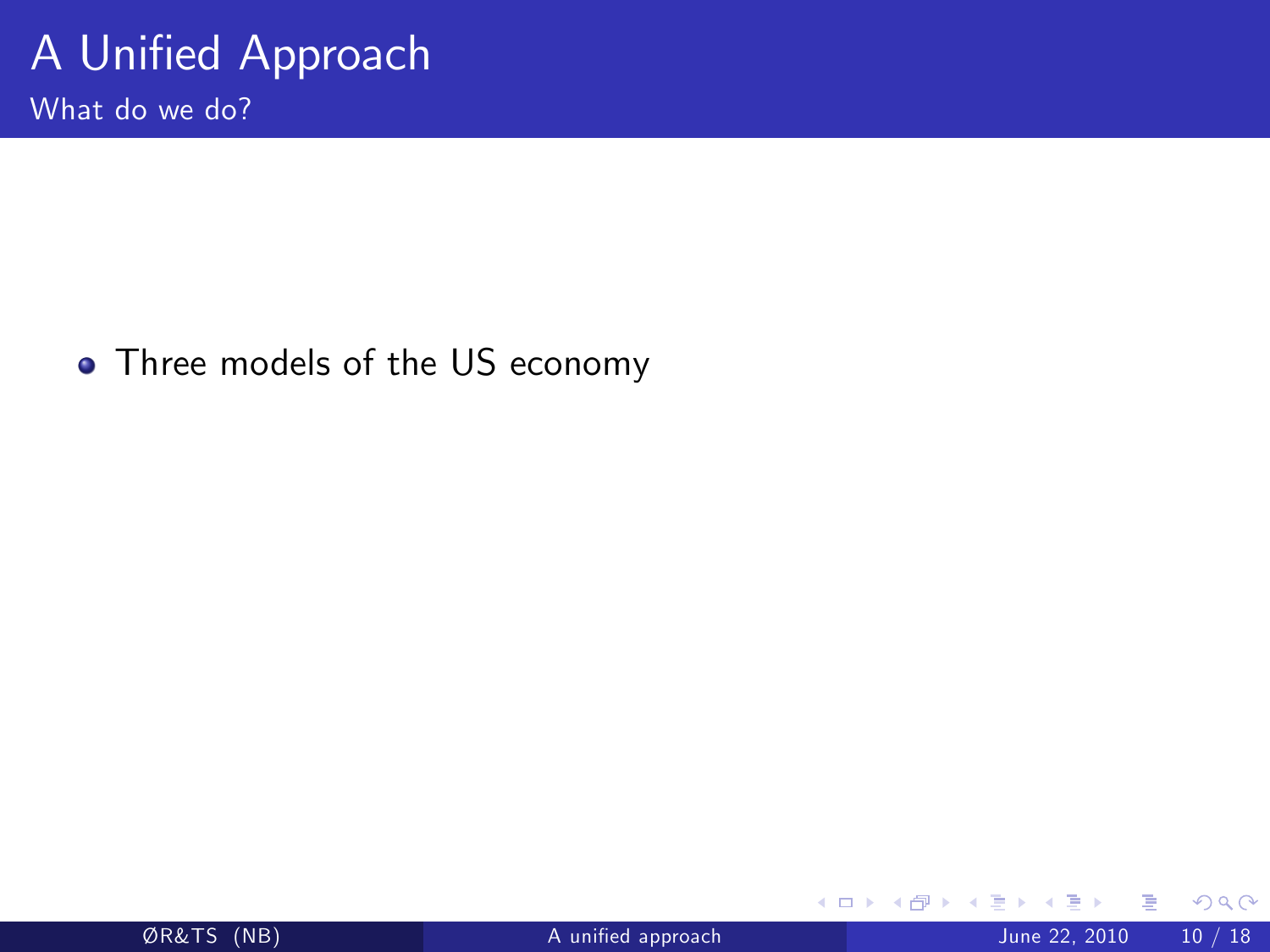What do we do?

- Three models of the US economy
	- Smets and Wouters (2007)
	- Rudebusch and Svensson (1999)
	- Taylor (1993)

4 0 8

 $QQ$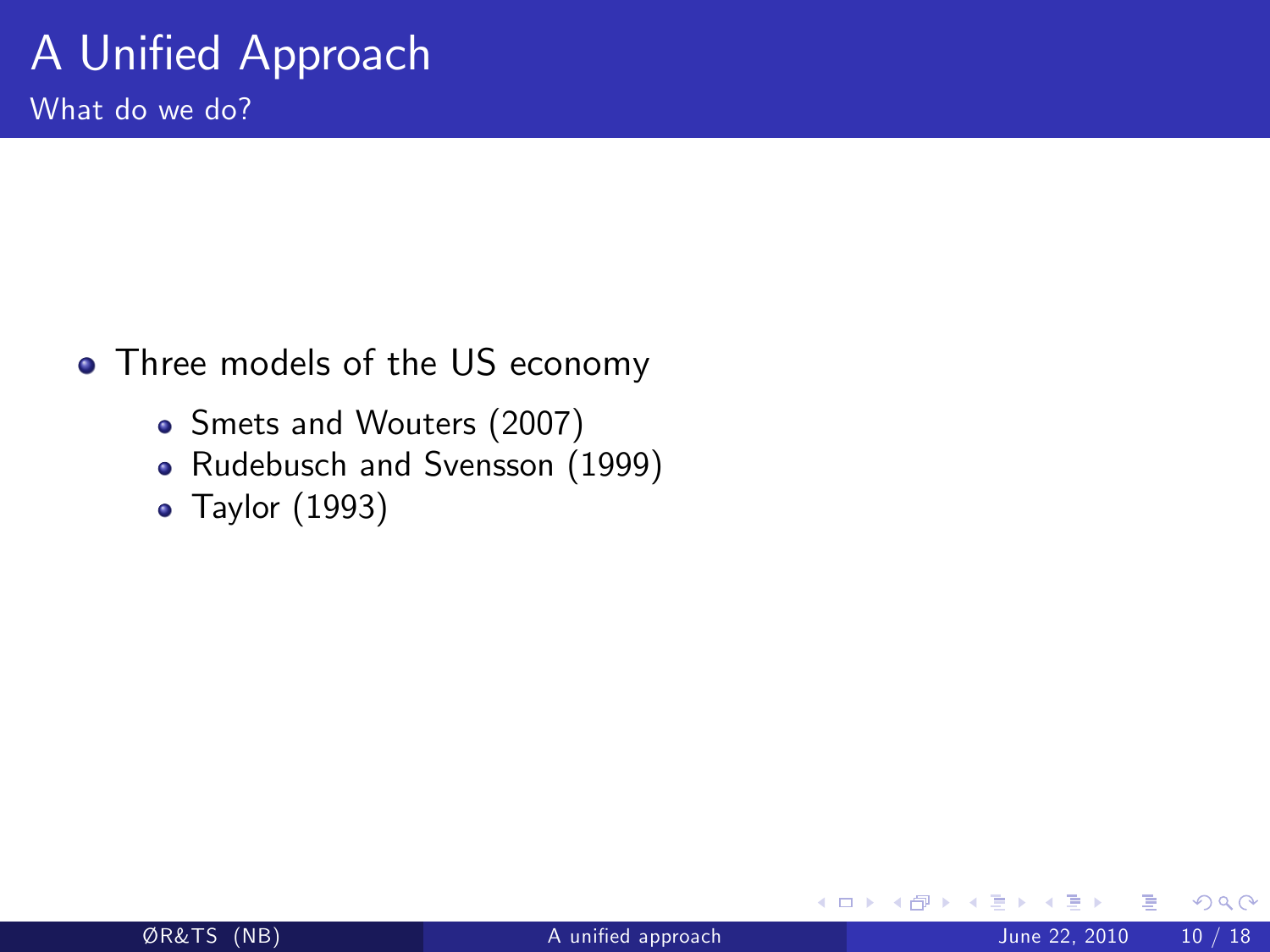What do we do?

- Three models of the US economy
	- Smets and Wouters (2007)
	- Rudebusch and Svensson (1999)
	- Taylor (1993)
- **o** Trade-off

4 0 8

 $QQ$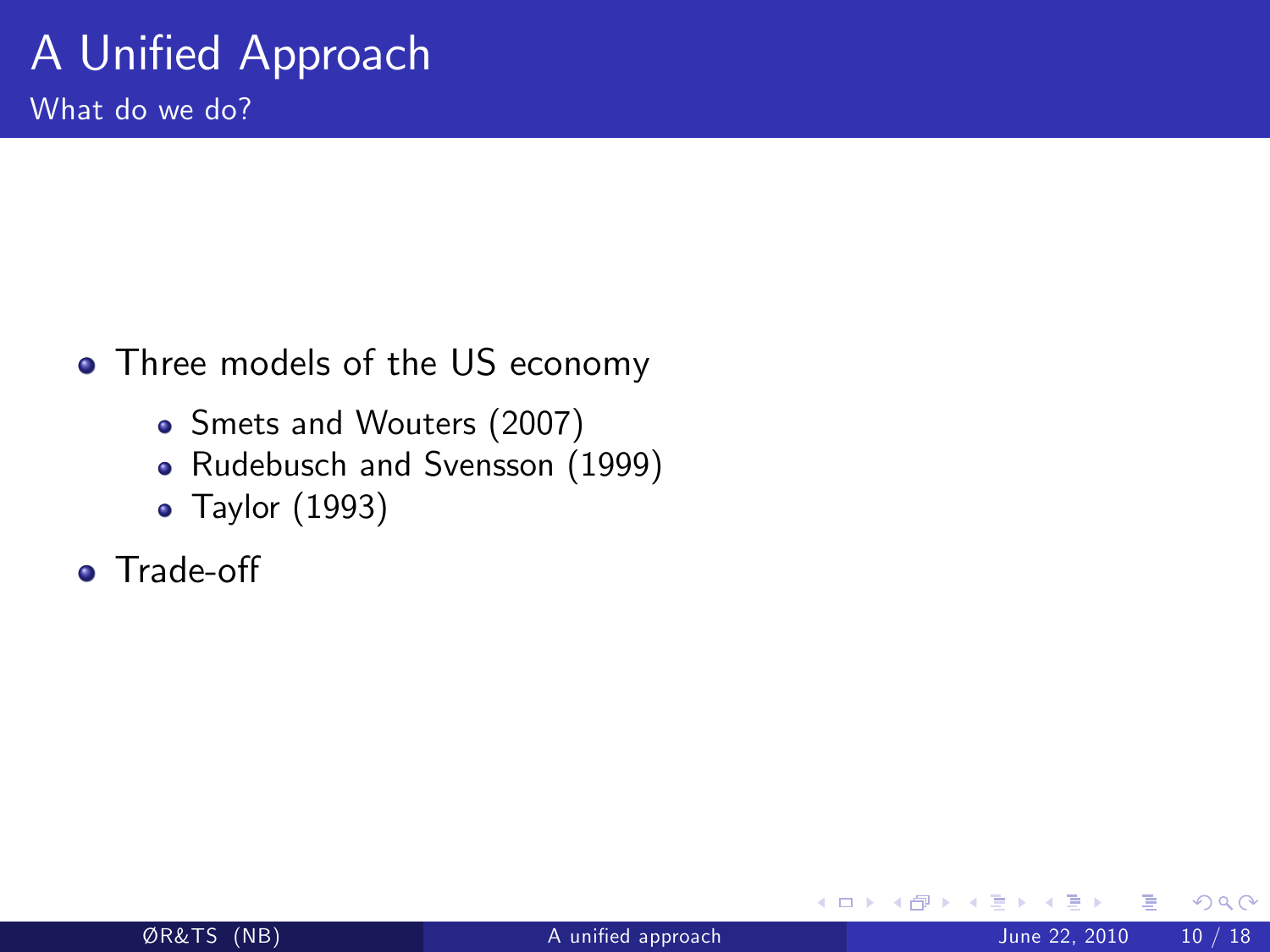What do we do?

- Three models of the US economy
	- Smets and Wouters (2007)
	- Rudebusch and Svensson (1999)
	- Taylor (1993)
- **o** Trade-off
- **•** Appropriate weight

4 0 8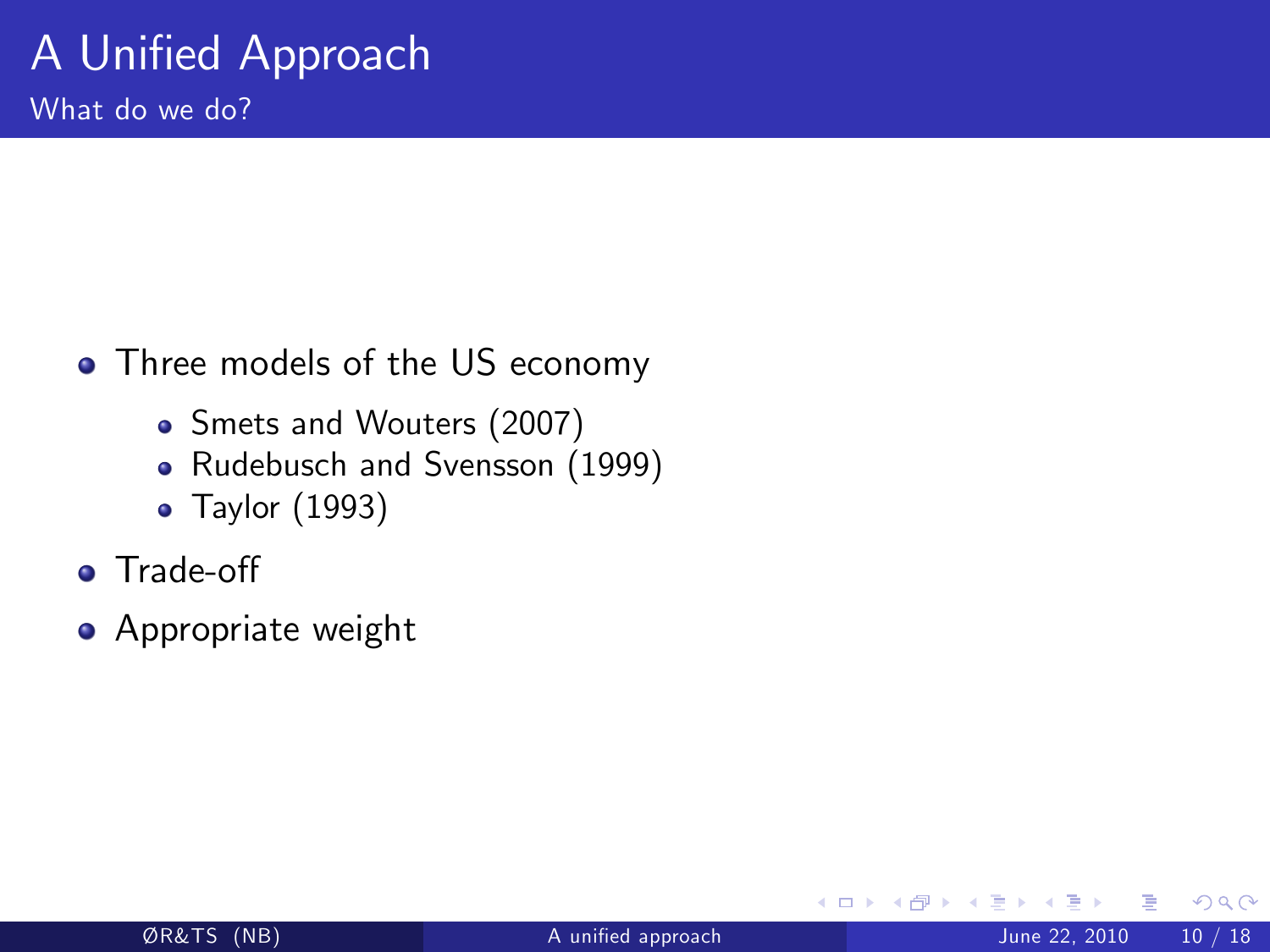Simulations

**•** True loss function:

$$
L_t = \pi_t^2 + 0.5y_t^2 + 0.1(i_t - i_{t-1})^2
$$

≃

**K ロ ト K 伊 ト K**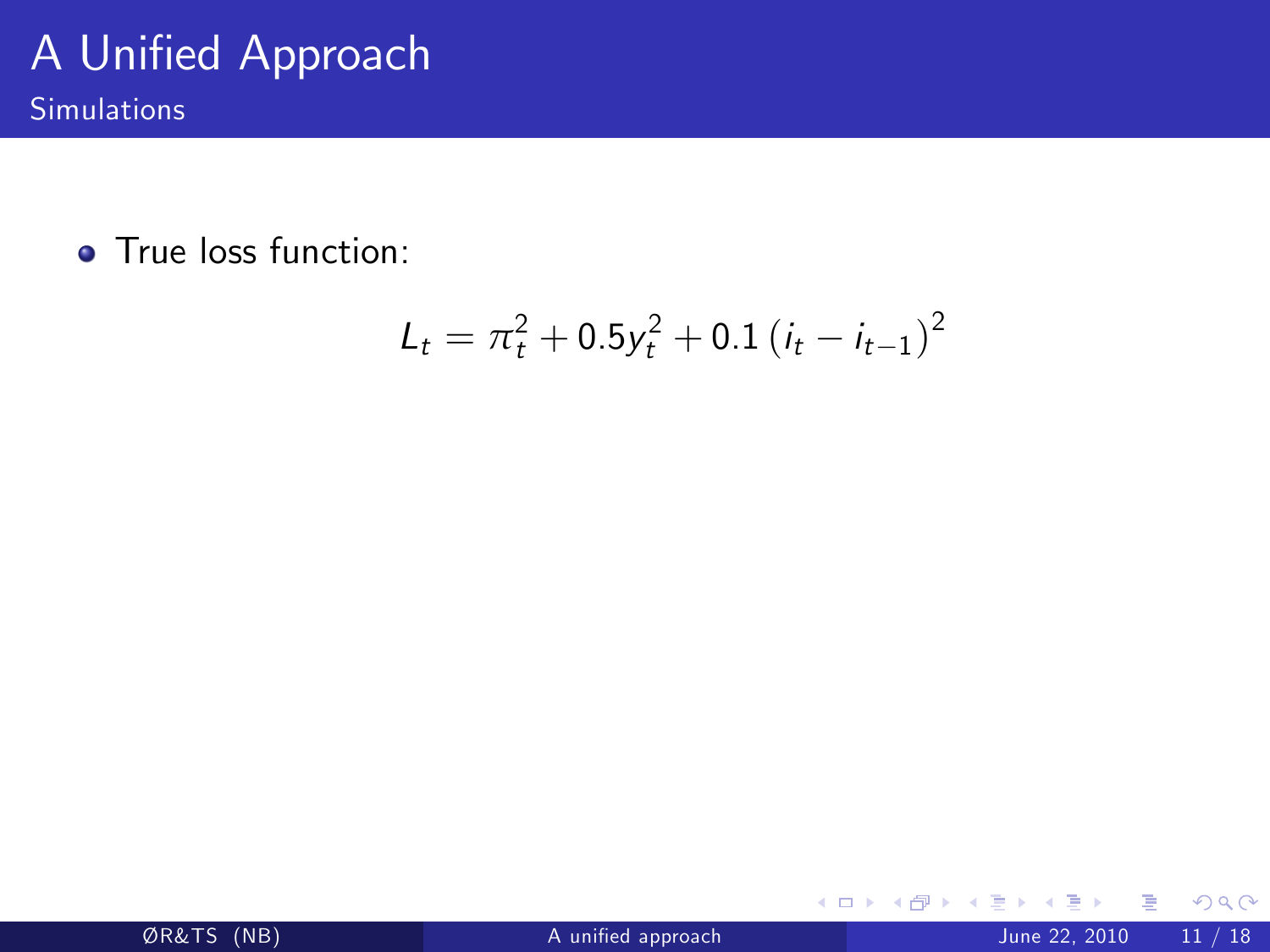**o** True loss function:

$$
L_t = \pi_t^2 + 0.5y_t^2 + 0.1(i_t - i_{t-1})^2
$$

#### • Optimal policy under commitment

• Approximated by:

$$
i_t = \sum_{j=1}^4 b_{i,j} i_{t-j} + \sum_{j=0}^4 b_{\pi,j} \pi_{t-j} + \sum_{j=0}^4 b_{y,j} y_{t-j}
$$

4 D F

 $QQ$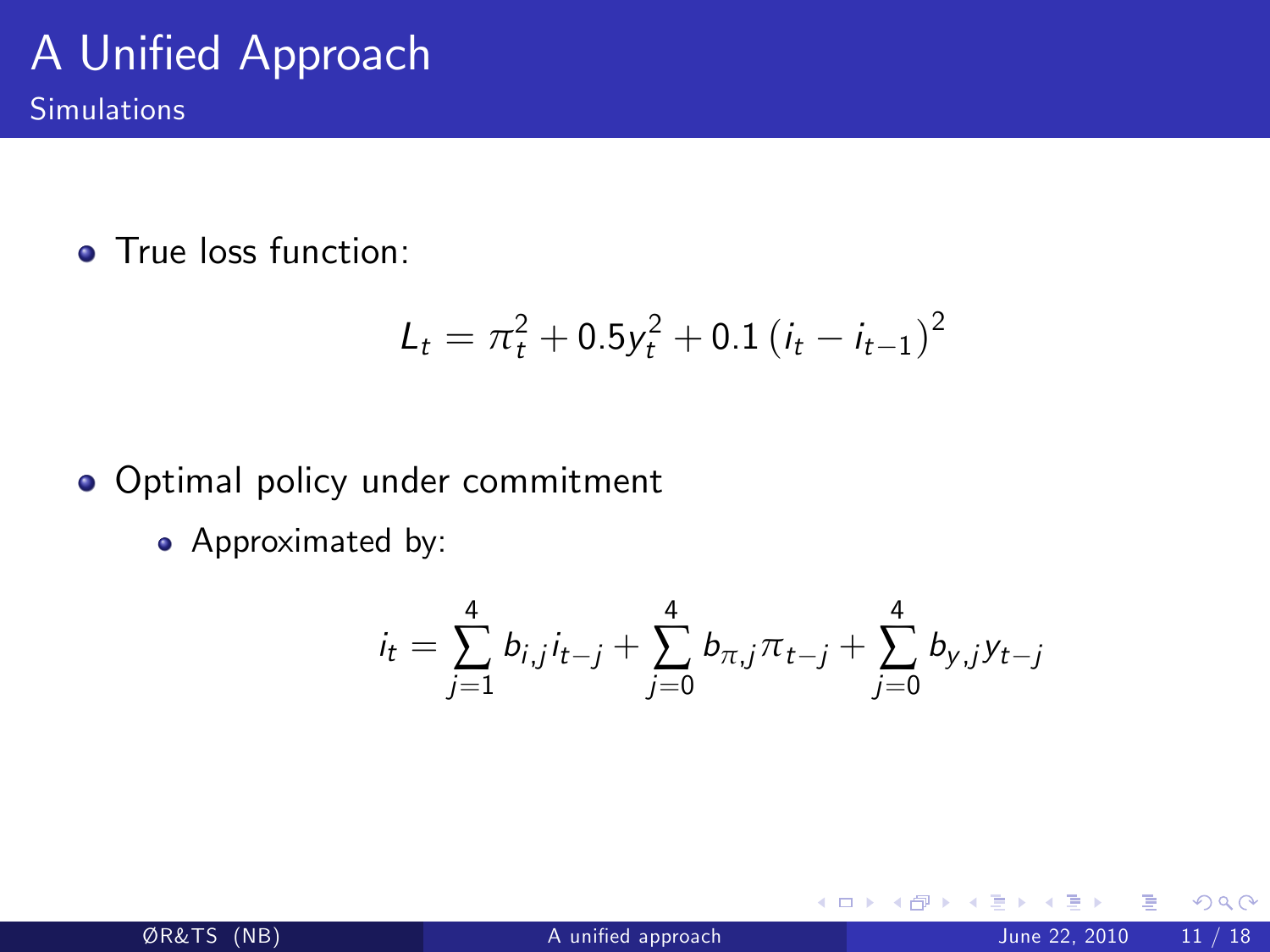**o** True loss function:

$$
L_t = \pi_t^2 + 0.5y_t^2 + 0.1(i_t - i_{t-1})^2
$$

#### **• Optimal policy under commitment**

• Approximated by:

$$
i_t = \sum_{j=1}^4 b_{i,j} i_{t-j} + \sum_{j=0}^4 b_{\pi,j} \pi_{t-j} + \sum_{j=0}^4 b_{y,j} y_{t-j}
$$

4 0 8

Reference model: Smets and Wouters (2007)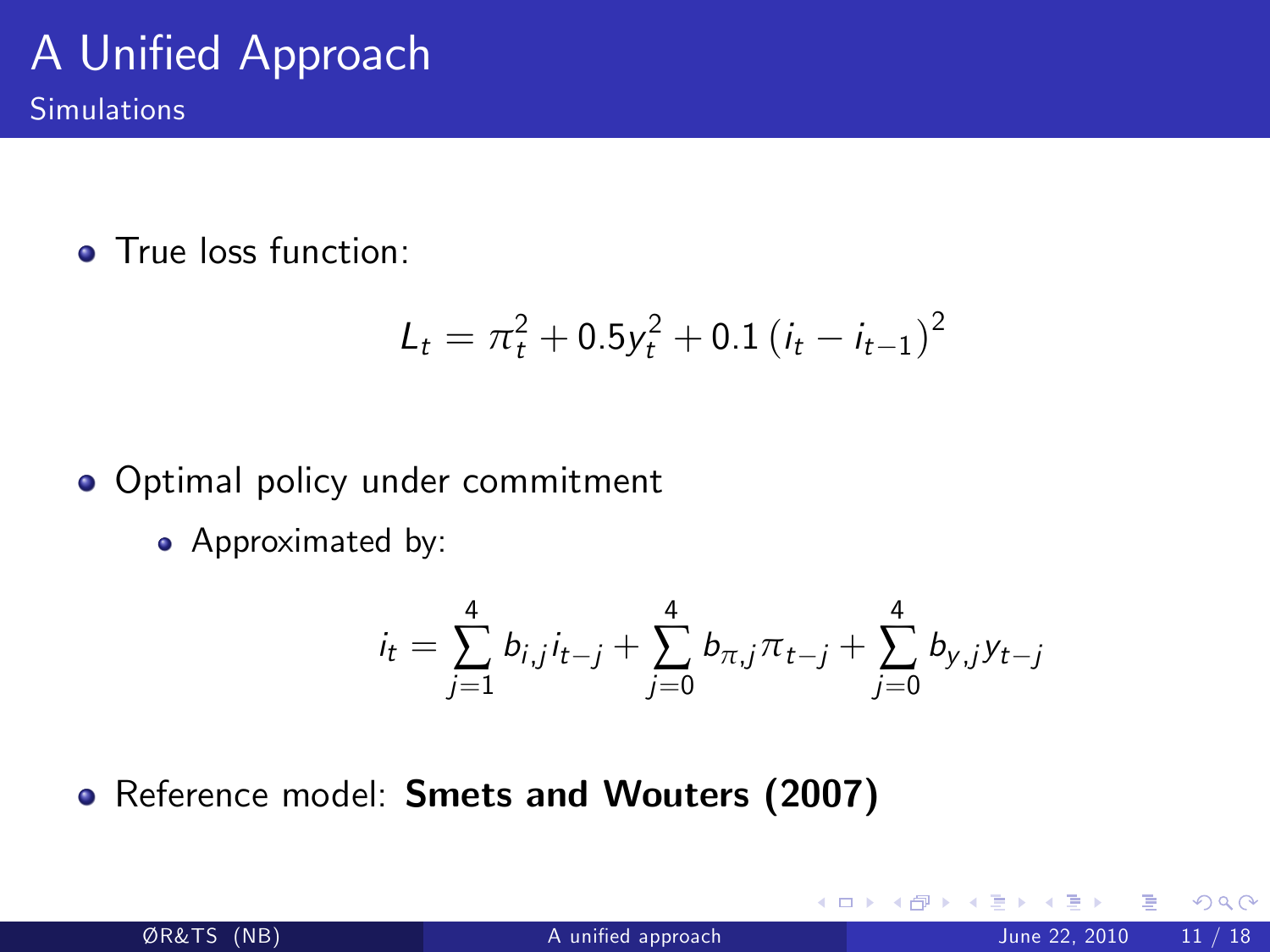Results  $-$  the classical Taylor rule

 $i_t = 1.5\pi_t + 0.5y_t$ 

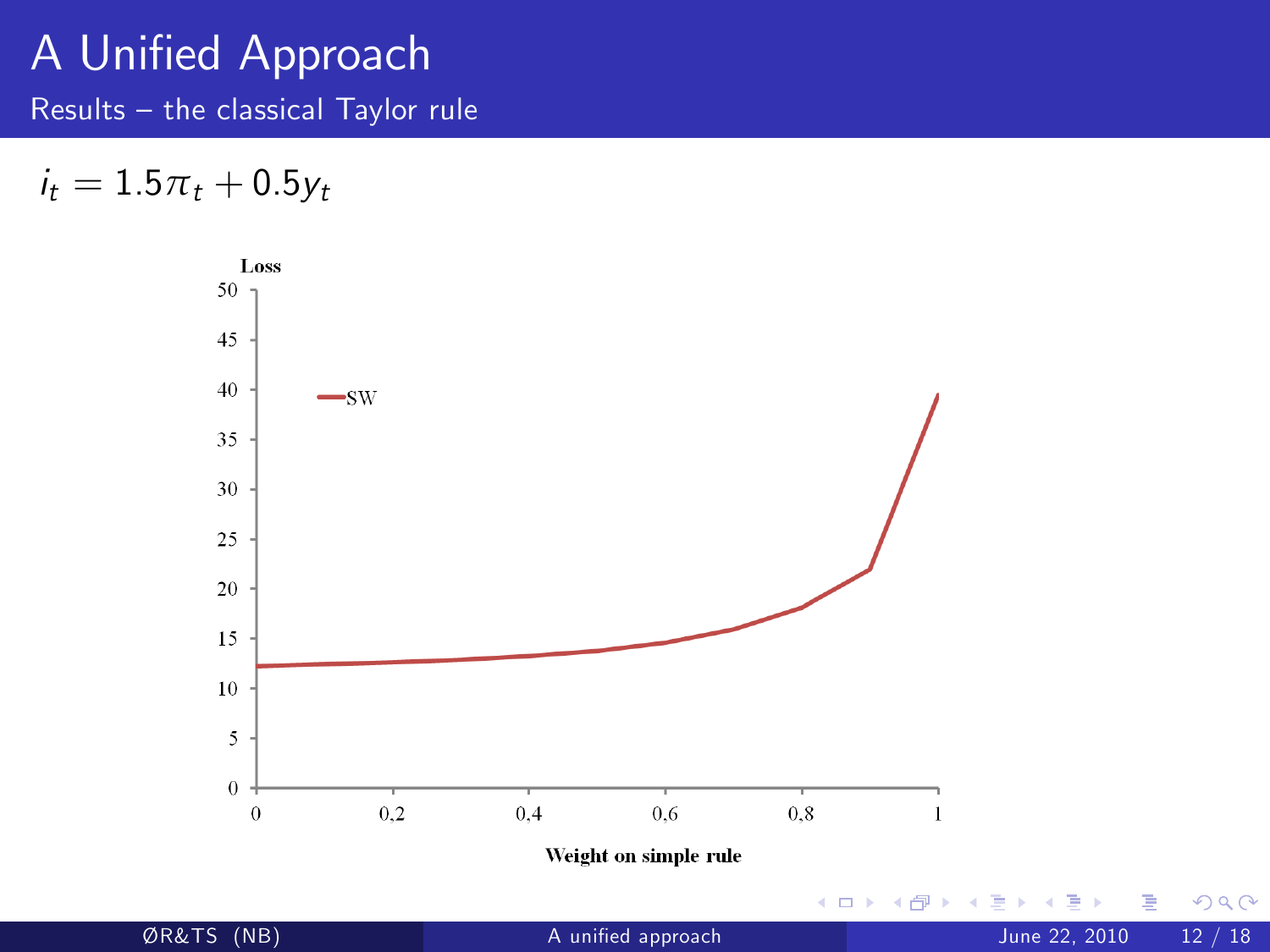Results  $-$  the classical Taylor rule

 $i_t = 1.5\pi_t + 0.5y_t$ 

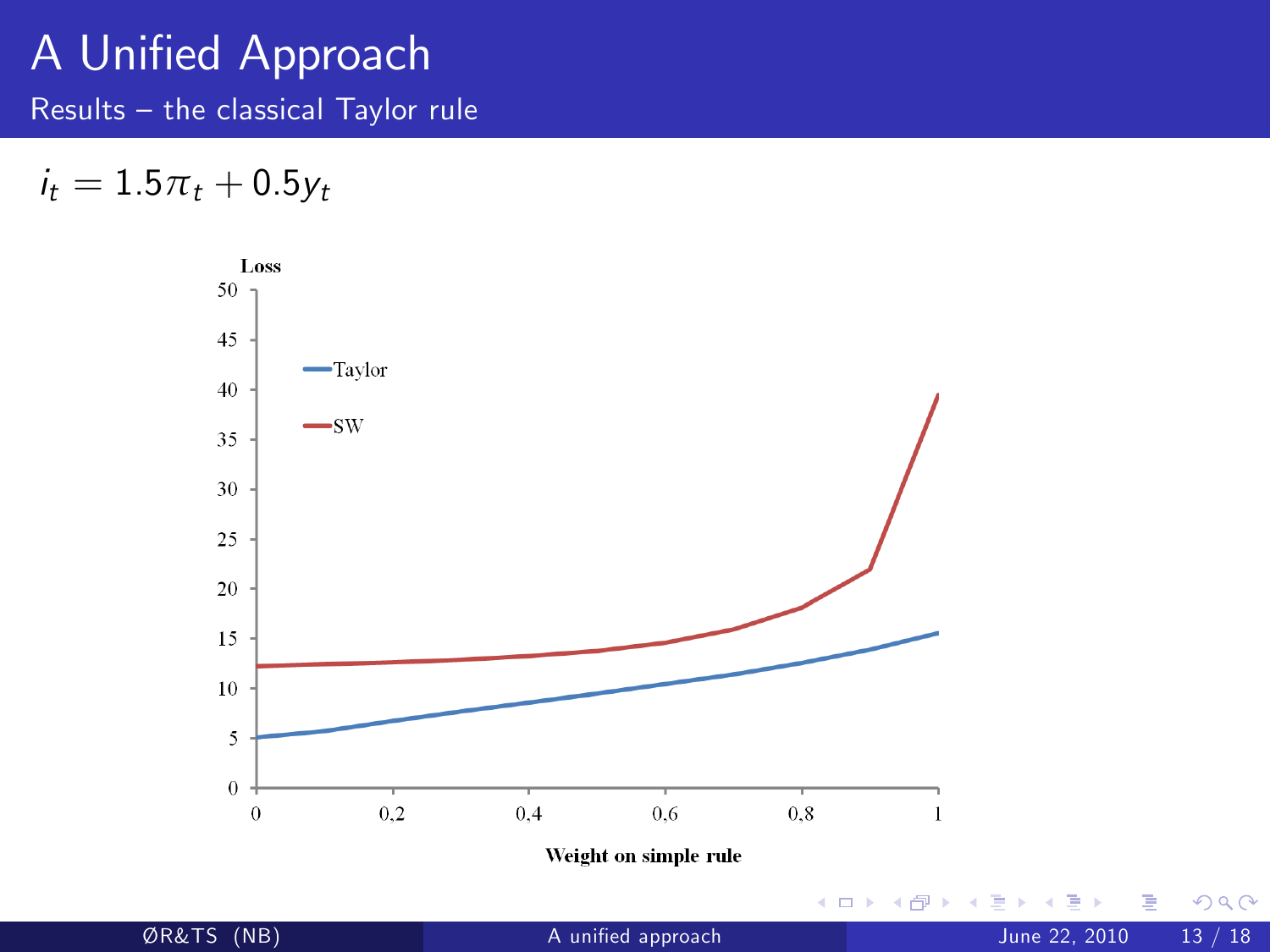Results  $-$  the classical Taylor rule

 $i_t = 1.5\pi_t + 0.5y_t$ 

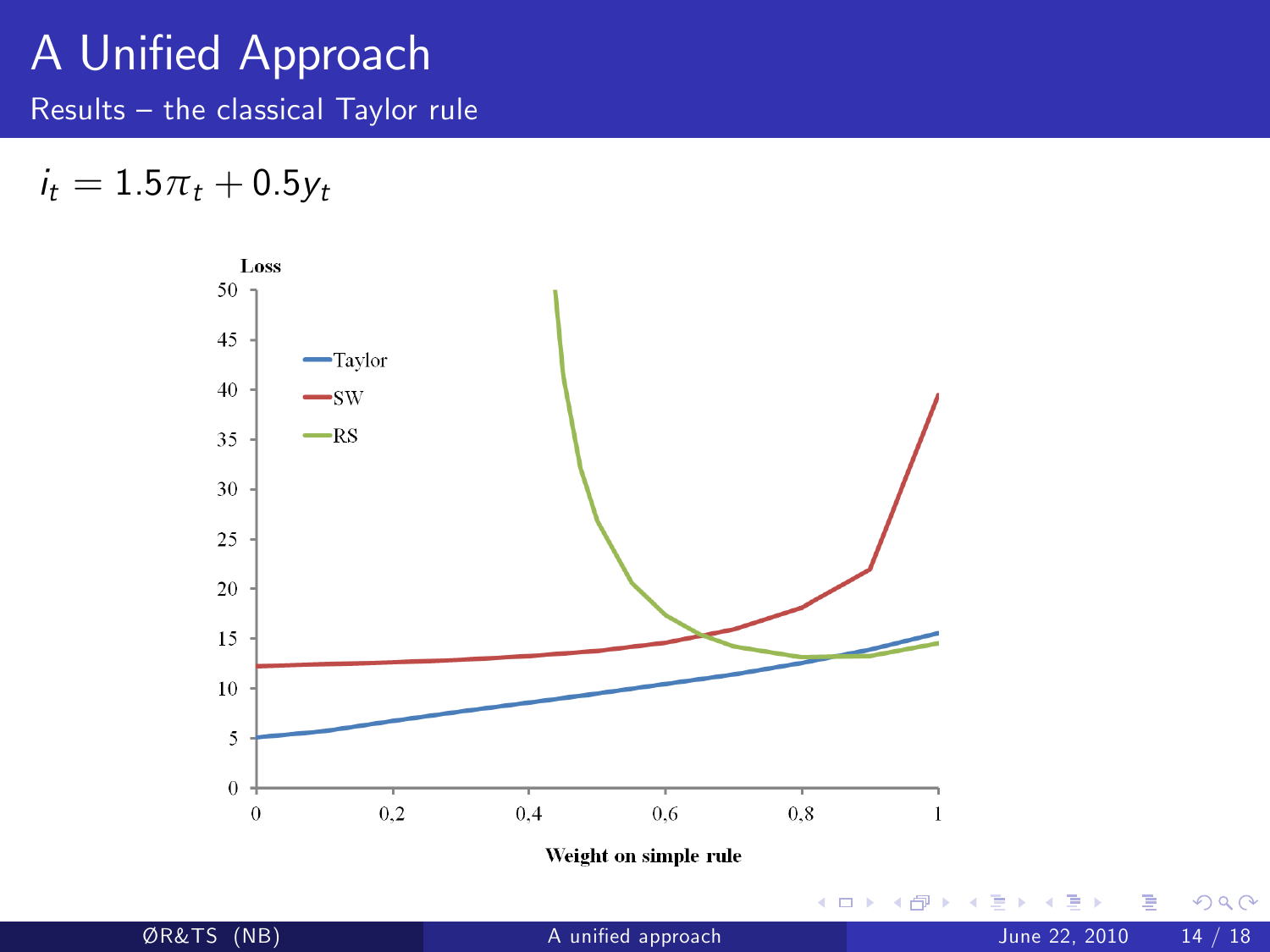Results  $-$  the classical Taylor rule

 $i_t = 1.5\pi_t + 0.5y_t$ 

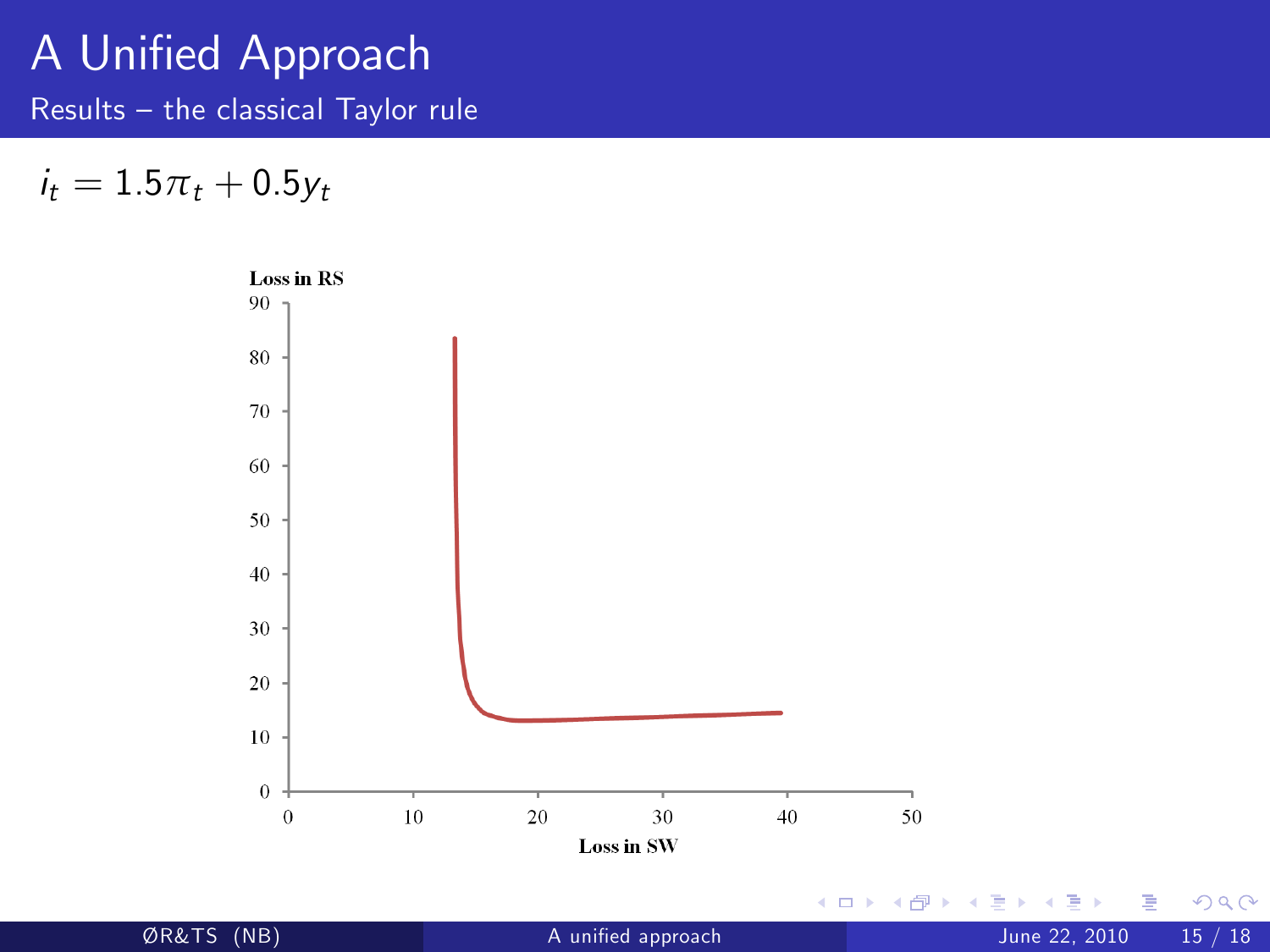Results  $-$  an optimal simple rule

$$
i_t = 3.84\pi_t + 2.345y_t - 0.008y_{t-1}
$$

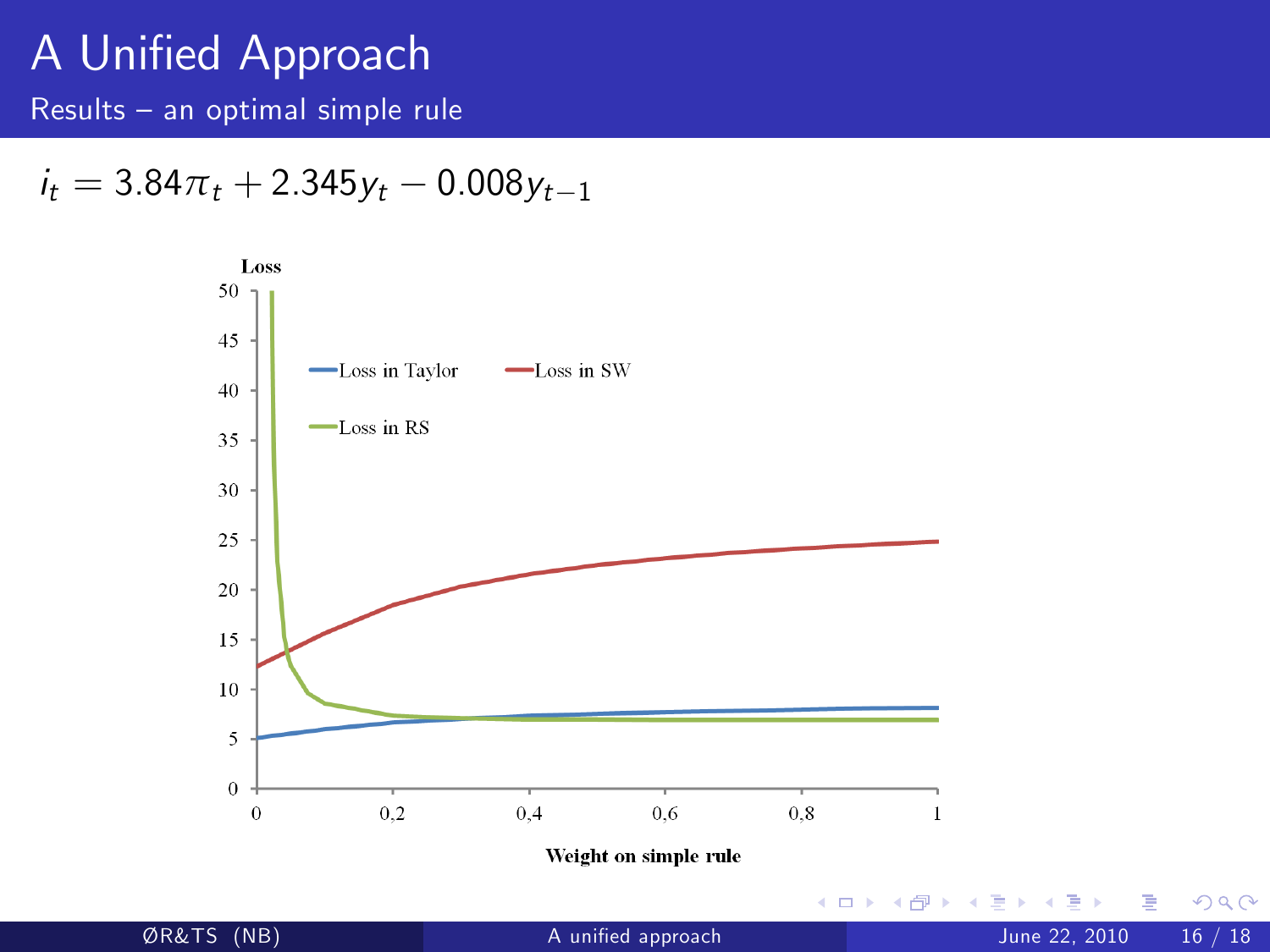Results  $-$  an optimal simple rule

$$
i_t = 3.84\pi_t + 2.345y_t - 0.008y_{t-1}
$$



Þ þ. ÿR&TS (NB) [A uniÖed approach](#page-0-0) June 22, 2010 17 / 18

÷,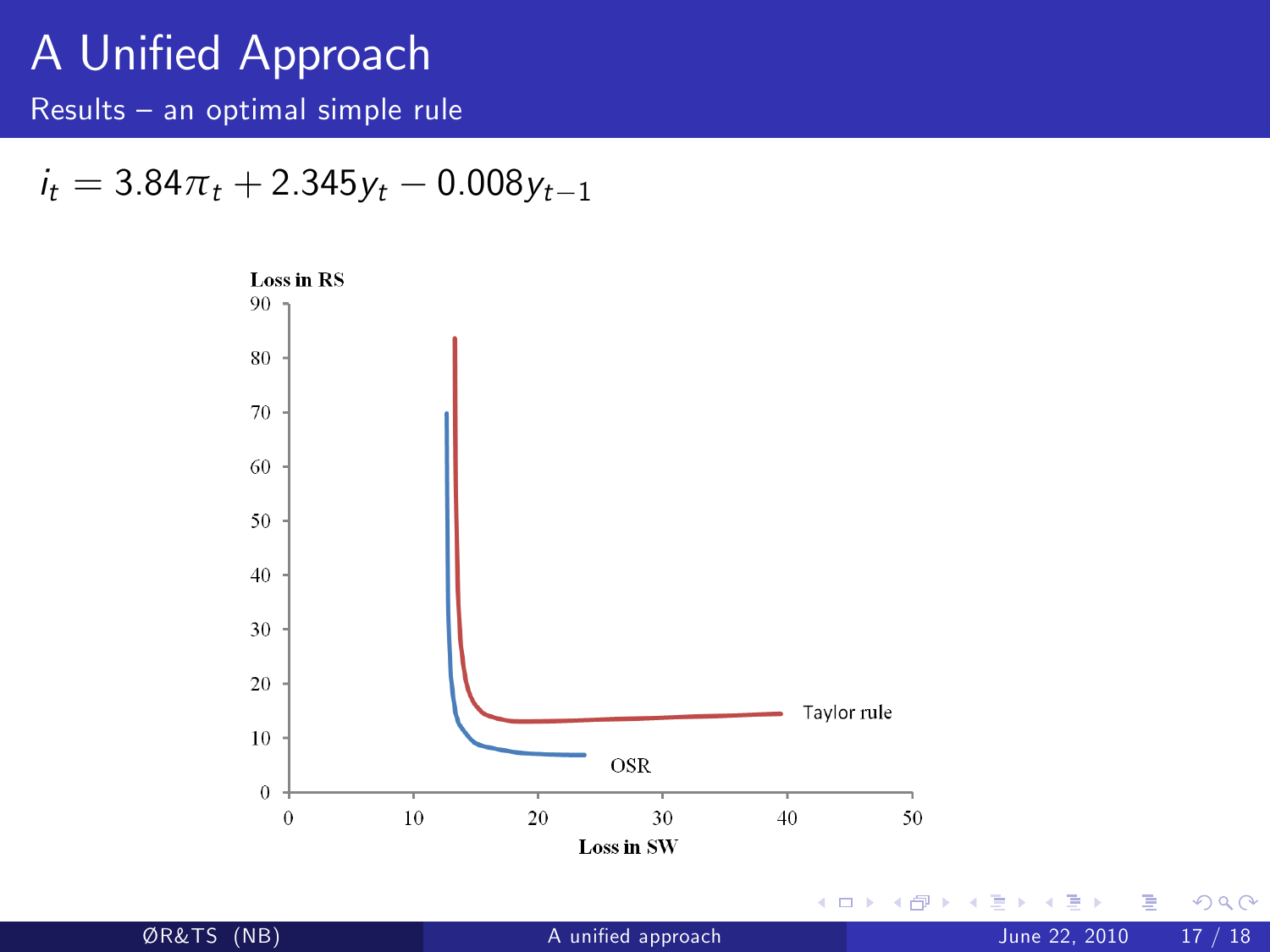Advantages

**•** Realistic

| ØR&TS (NB) |
|------------|
|------------|

Þ þ.

∍ ×  $\mathcal{A}$ 

**K ロ ト K 伊 ト K**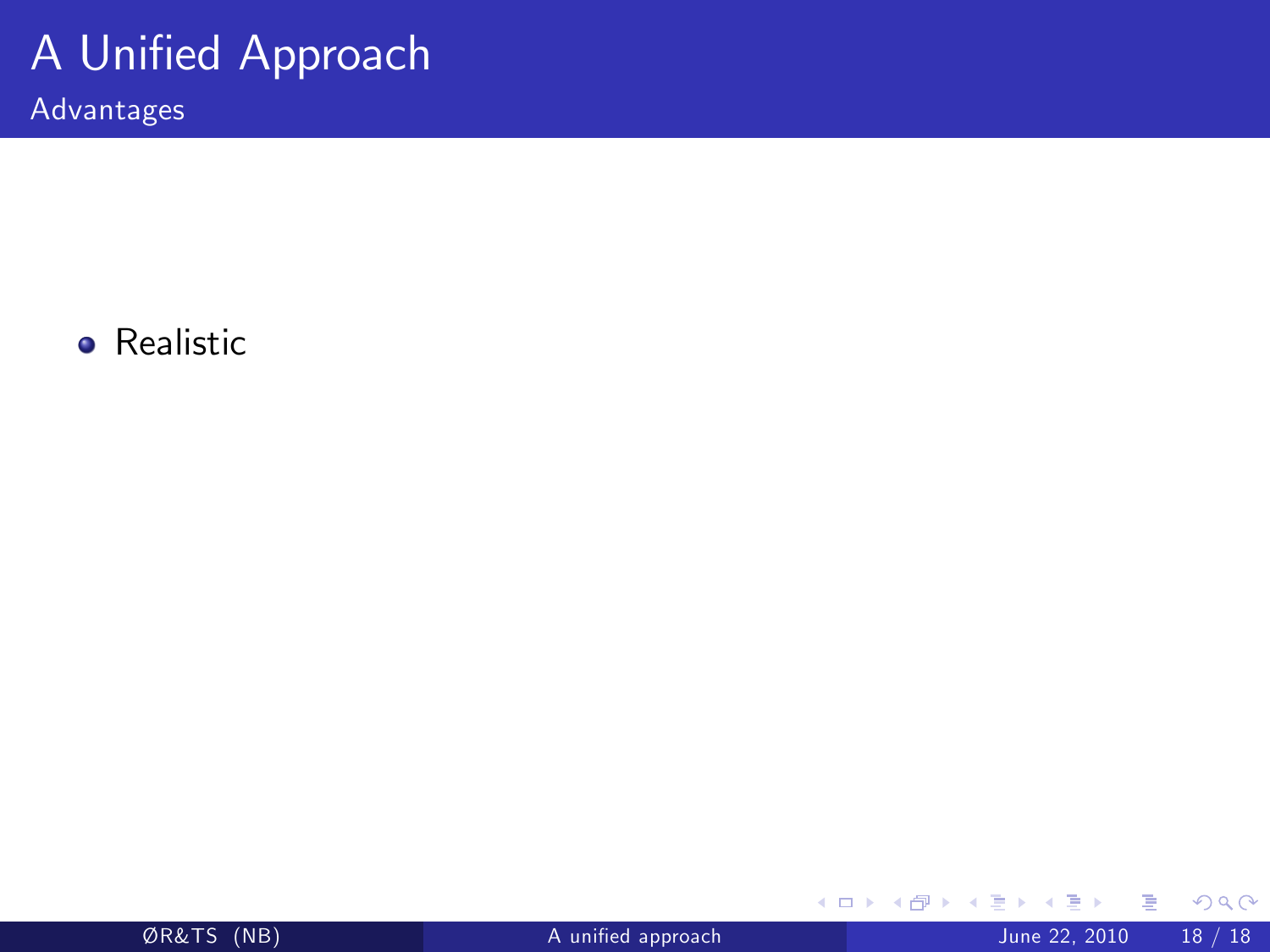Advantages

- **•** Realistic
- **o** Sensible

Þ

∍  $\mathcal{A}$ 

**K ロ ト K 伊 ト K** 

重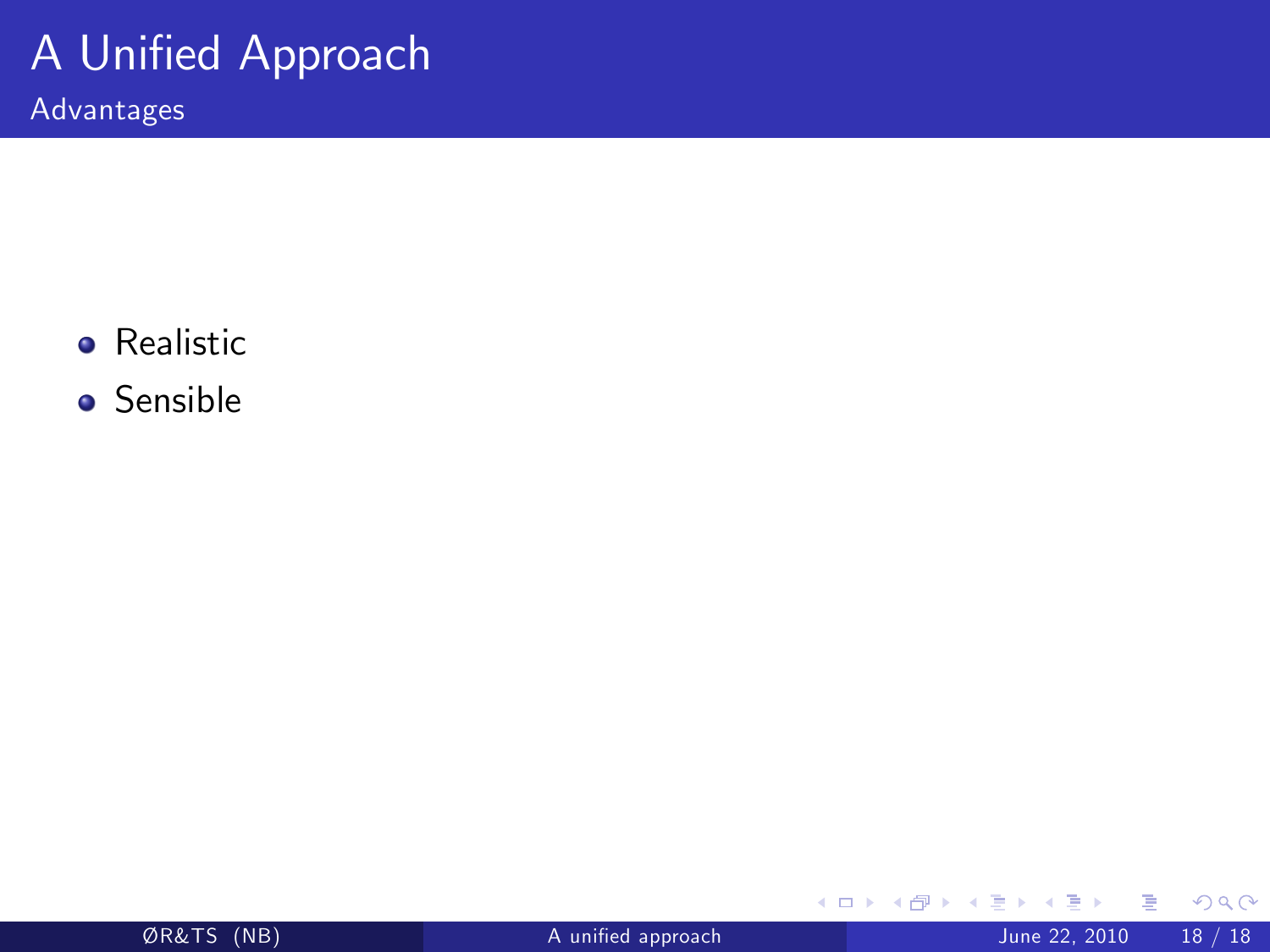Advantages

- **•** Realistic
- **o** Sensible
- **•** Flexible

÷

∍

**K ロ ト K 伊 ト K** 

重